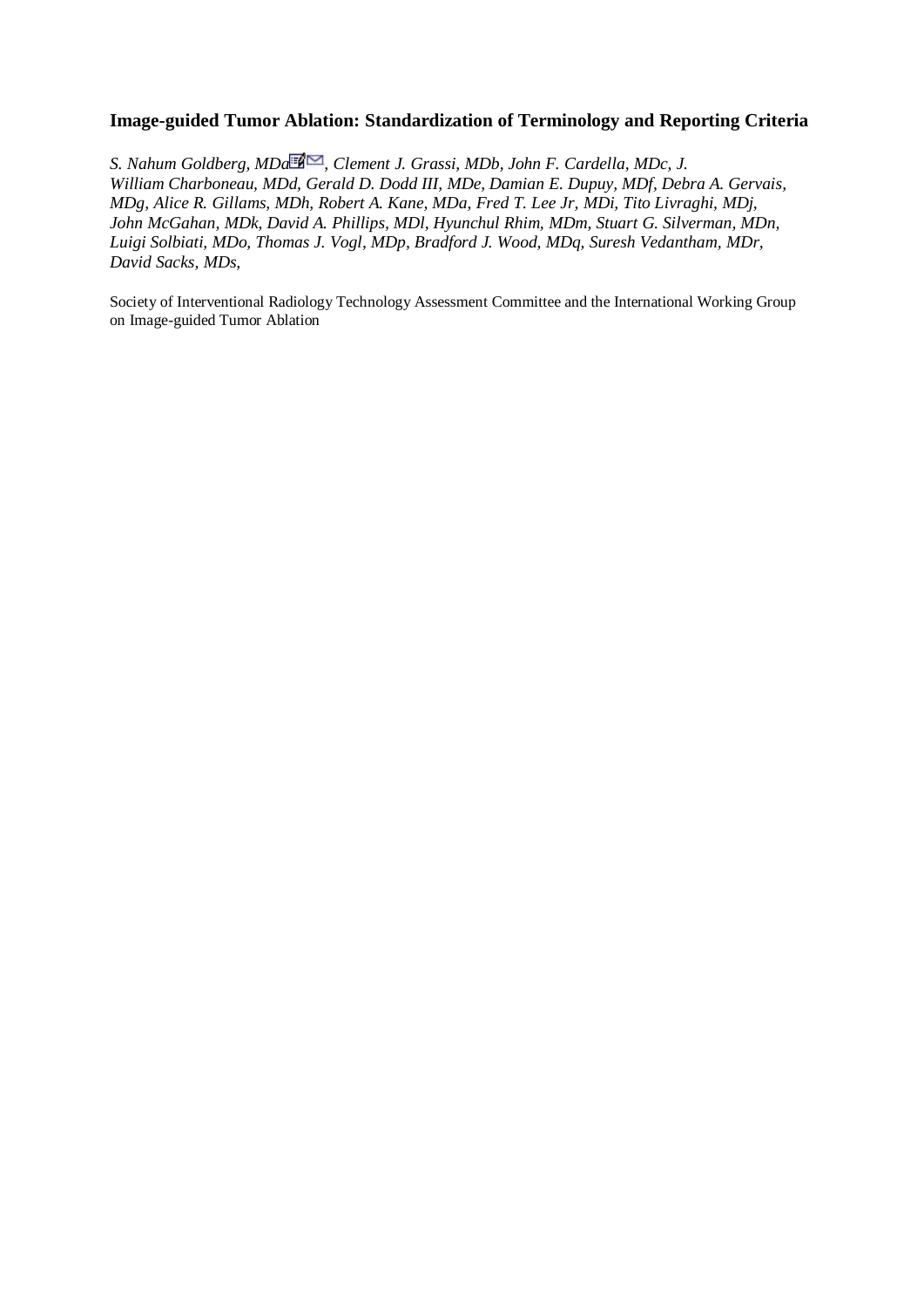The field of interventional oncology with use of image-guided tumor ablation requires standardization of terminology and reporting criteria to facilitate effective communication of ideas and appropriate comparison between treatments that use different technologies, such as chemical (ethanol or acetic acid) ablation, and thermal therapies, such as radiofrequency (RF), laser, microwave, ultrasound, and cryoablation. This document provides a framework that will hopefully facilitate the clearest communication between investigators and will provide the greatest flexibility in comparison between the many new, exciting, and emerging technologies. An appropriate vehicle for reporting the various aspects of image-guided ablation therapy, including classification of therapies and procedure terms, appropriate descriptors of imaging guidance, and terminology to define imaging and pathologic findings, are outlined. Methods for standardizing the reporting of follow-up findings and complications and other important aspects that require attention when reporting clinical results are addressed. It is the group's intention that adherence to the recommendations will facilitate achievement of the group's main objective: improved precision and communication in this field that lead to more accurate comparison of technologies and results and, ultimately, to improved patient outcomes. The intent of this standardization of terminology is to provide an appropriate vehicle for reporting the various aspects of image-guided ablation therapy.

EDITOR'S NOTE: This report also appeared in Radiology 2005; 235:728–739 and is an update of an article published previously (Radiology 2003; 228:335–345). It is reprinted here with permission from RSNA; [www.rsna.org.](http://www.rsna.org/)

Abbreviations: [RF,](http://www.jvir.org/search/quick?search_area=journal&search_text1=RF&restrictName.jvir=jvir) [radiofrequency,](http://www.jvir.org/search/quick?search_area=journal&search_text1=radiofrequency&restrictName.jvir=jvir) [SIR,](http://www.jvir.org/search/quick?search_area=journal&search_text1=SIR&restrictName.jvir=jvir) [Society of Interventional Radiology](http://www.jvir.org/search/quick?search_area=journal&search_text1=Society%20of%20Interventional%20Radiology&restrictName.jvir=jvir)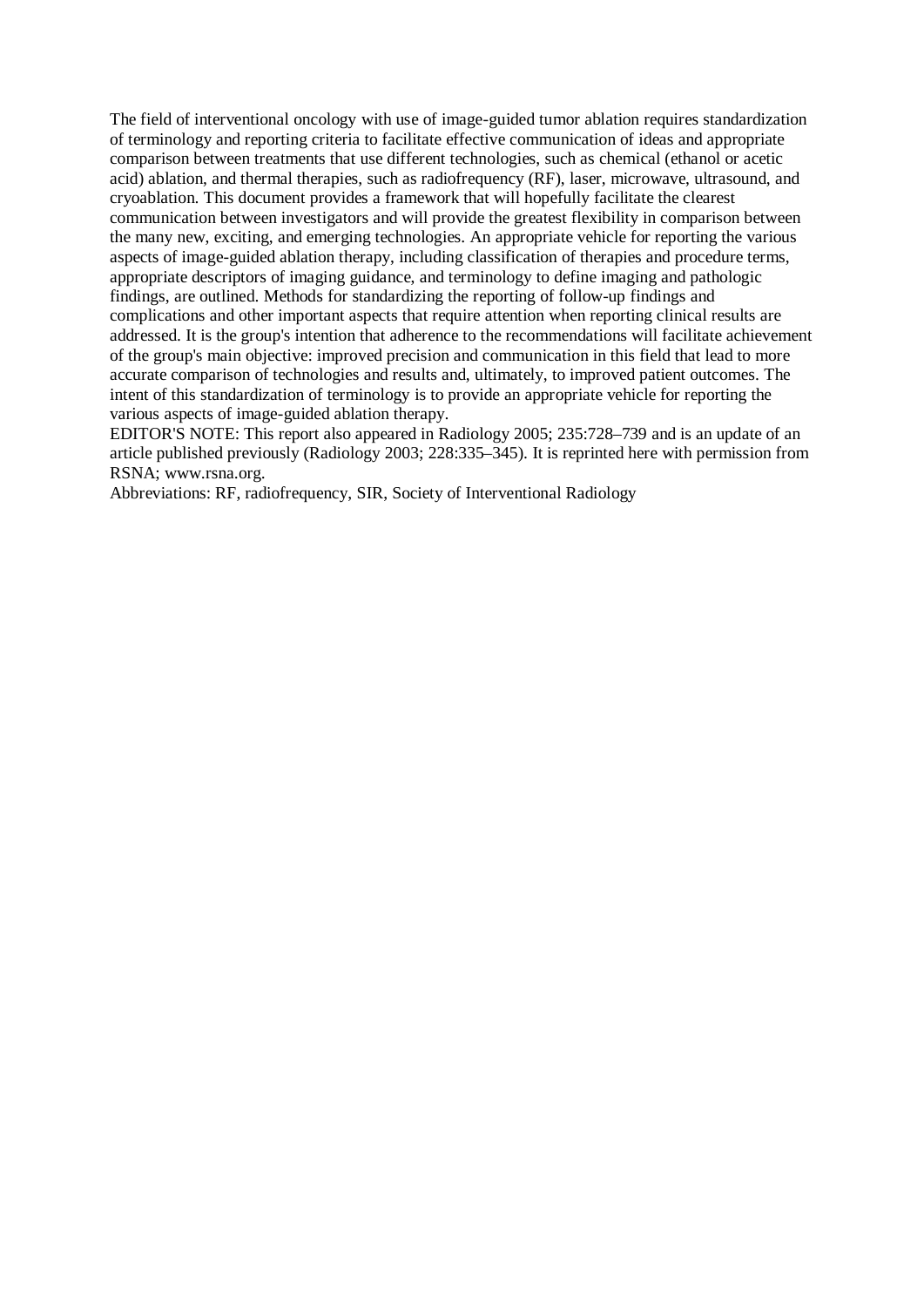## Article Outline

- • [Abstract](http://www.jvir.org/article/PIIS105104430900308X/fulltext#abstract#abstract)
- • [Classification of Therapies](http://www.jvir.org/article/PIIS105104430900308X/fulltext#sec1#sec1)
- • [Image-guided Tumor Ablation](http://www.jvir.org/article/PIIS105104430900308X/fulltext#sec1.1#sec1.1)
- • [Chemical Ablation](http://www.jvir.org/article/PIIS105104430900308X/fulltext#sec1.2#sec1.2)
- • [Thermal Ablation Procedures](http://www.jvir.org/article/PIIS105104430900308X/fulltext#sec1.3#sec1.3)
- • [Procedure Terms](http://www.jvir.org/article/PIIS105104430900308X/fulltext#sec1.4#sec1.4)
- • [Energy Sources and Applicators](http://www.jvir.org/article/PIIS105104430900308X/fulltext#sec1.5#sec1.5)
- • [RF Ablation](http://www.jvir.org/article/PIIS105104430900308X/fulltext#sec1.6#sec1.6)
- • [Multitined expandable electrodes](http://www.jvir.org/article/PIIS105104430900308X/fulltext#sec1.6.1#sec1.6.1)
- • [Internally cooled electrodes](http://www.jvir.org/article/PIIS105104430900308X/fulltext#sec1.6.2#sec1.6.2)
- • [Perfusion electrodes](http://www.jvir.org/article/PIIS105104430900308X/fulltext#sec1.6.3#sec1.6.3)
- • [Algorithm of energy deposition](http://www.jvir.org/article/PIIS105104430900308X/fulltext#sec1.6.4#sec1.6.4)
- • [Adjuvant therapies](http://www.jvir.org/article/PIIS105104430900308X/fulltext#sec1.6.5#sec1.6.5)
- • [Laser Ablation](http://www.jvir.org/article/PIIS105104430900308X/fulltext#sec1.7#sec1.7)
- • [Microwave Ablation](http://www.jvir.org/article/PIIS105104430900308X/fulltext#sec1.8#sec1.8)
- • [Ultrasound Ablation](http://www.jvir.org/article/PIIS105104430900308X/fulltext#sec1.9#sec1.9)
- • [Cryoablation](http://www.jvir.org/article/PIIS105104430900308X/fulltext#sec1.10#sec1.10)
- • [Terminology for Describing the Effects of Blood Flow](http://www.jvir.org/article/PIIS105104430900308X/fulltext#sec1.11#sec1.11)
- • [Image Guidance](http://www.jvir.org/article/PIIS105104430900308X/fulltext#sec2#sec2)
- • [Planning](http://www.jvir.org/article/PIIS105104430900308X/fulltext#sec2.1#sec2.1)
- • [Targeting](http://www.jvir.org/article/PIIS105104430900308X/fulltext#sec2.2#sec2.2)
- • [Monitoring](http://www.jvir.org/article/PIIS105104430900308X/fulltext#sec2.3#sec2.3)
- • [Controlling](http://www.jvir.org/article/PIIS105104430900308X/fulltext#sec2.4#sec2.4)
- • [Assessment of Treatment Response](http://www.jvir.org/article/PIIS105104430900308X/fulltext#sec2.5#sec2.5)
- • [Pathologic and Imaging Findings](http://www.jvir.org/article/PIIS105104430900308X/fulltext#sec3#sec3)
- • [Zone of Cell Death at Pathologic Examination](http://www.jvir.org/article/PIIS105104430900308X/fulltext#sec3.1#sec3.1)
- • [Zone of Ablation at Postprocedural Imaging](http://www.jvir.org/article/PIIS105104430900308X/fulltext#sec3.2#sec3.2)
- • [Transient hyperechoic zone](http://www.jvir.org/article/PIIS105104430900308X/fulltext#sec3.2.1#sec3.2.1)
- • [Ablative margin](http://www.jvir.org/article/PIIS105104430900308X/fulltext#sec3.2.2#sec3.2.2)
- • [Benign periablational enhancement](http://www.jvir.org/article/PIIS105104430900308X/fulltext#sec3.2.3#sec3.2.3)
- • [Irregular peripheral enhancement](http://www.jvir.org/article/PIIS105104430900308X/fulltext#sec3.2.4#sec3.2.4)
- • [Involution of coagulation](http://www.jvir.org/article/PIIS105104430900308X/fulltext#sec3.2.5#sec3.2.5)
- • [Other imaging findings](http://www.jvir.org/article/PIIS105104430900308X/fulltext#sec3.2.6#sec3.2.6)
- • [Reporting of Tumor and Ablation Sizes](http://www.jvir.org/article/PIIS105104430900308X/fulltext#sec3.3#sec3.3)
- • [Index tumor](http://www.jvir.org/article/PIIS105104430900308X/fulltext#sec3.3.1#sec3.3.1)
- • [Size classification of tumors](http://www.jvir.org/article/PIIS105104430900308X/fulltext#sec3.3.2#sec3.3.2)
- • [Comparing zones of coagulation among different ablation techniques](http://www.jvir.org/article/PIIS105104430900308X/fulltext#sec3.3.3#sec3.3.3)
- • [Standardization of Follow-up](http://www.jvir.org/article/PIIS105104430900308X/fulltext#sec4#sec4)
- • [Technical Success](http://www.jvir.org/article/PIIS105104430900308X/fulltext#sec4.1#sec4.1)
- • [Technique Effectiveness](http://www.jvir.org/article/PIIS105104430900308X/fulltext#sec4.2#sec4.2)
- • [Primary and Secondary Technique Effectiveness Rates](http://www.jvir.org/article/PIIS105104430900308X/fulltext#sec4.3#sec4.3)
- • [Complete Ablation versus Partial Ablation](http://www.jvir.org/article/PIIS105104430900308X/fulltext#sec4.4#sec4.4)
- • [Tumor Palliation](http://www.jvir.org/article/PIIS105104430900308X/fulltext#sec4.5#sec4.5)
- • [Failure of Therapy](http://www.jvir.org/article/PIIS105104430900308X/fulltext#sec4.6#sec4.6)
- • [Causes of treatment failure](http://www.jvir.org/article/PIIS105104430900308X/fulltext#sec4.6.1#sec4.6.1)
- • [Local tumor progression](http://www.jvir.org/article/PIIS105104430900308X/fulltext#sec4.6.2#sec4.6.2)
- • [Patient Mortality](http://www.jvir.org/article/PIIS105104430900308X/fulltext#sec4.7#sec4.7)
- • [Complications](http://www.jvir.org/article/PIIS105104430900308X/fulltext#sec5#sec5)
- • [Side Effects](http://www.jvir.org/article/PIIS105104430900308X/fulltext#sec5.1#sec5.1)
- • [Pain](http://www.jvir.org/article/PIIS105104430900308X/fulltext#sec5.2#sec5.2)
- • [Postablation Syndrome](http://www.jvir.org/article/PIIS105104430900308X/fulltext#sec5.3#sec5.3)
- • [Follow-up and Outcomes](http://www.jvir.org/article/PIIS105104430900308X/fulltext#sec5.4#sec5.4)
- • [Imaging follow-up](http://www.jvir.org/article/PIIS105104430900308X/fulltext#sec5.4.1#sec5.4.1)
- • [Length of follow-up](http://www.jvir.org/article/PIIS105104430900308X/fulltext#sec5.4.2#sec5.4.2)
- • [Other Important Aspects Requiring Attention When Reporting Clinical Results](http://www.jvir.org/article/PIIS105104430900308X/fulltext#sec6#sec6)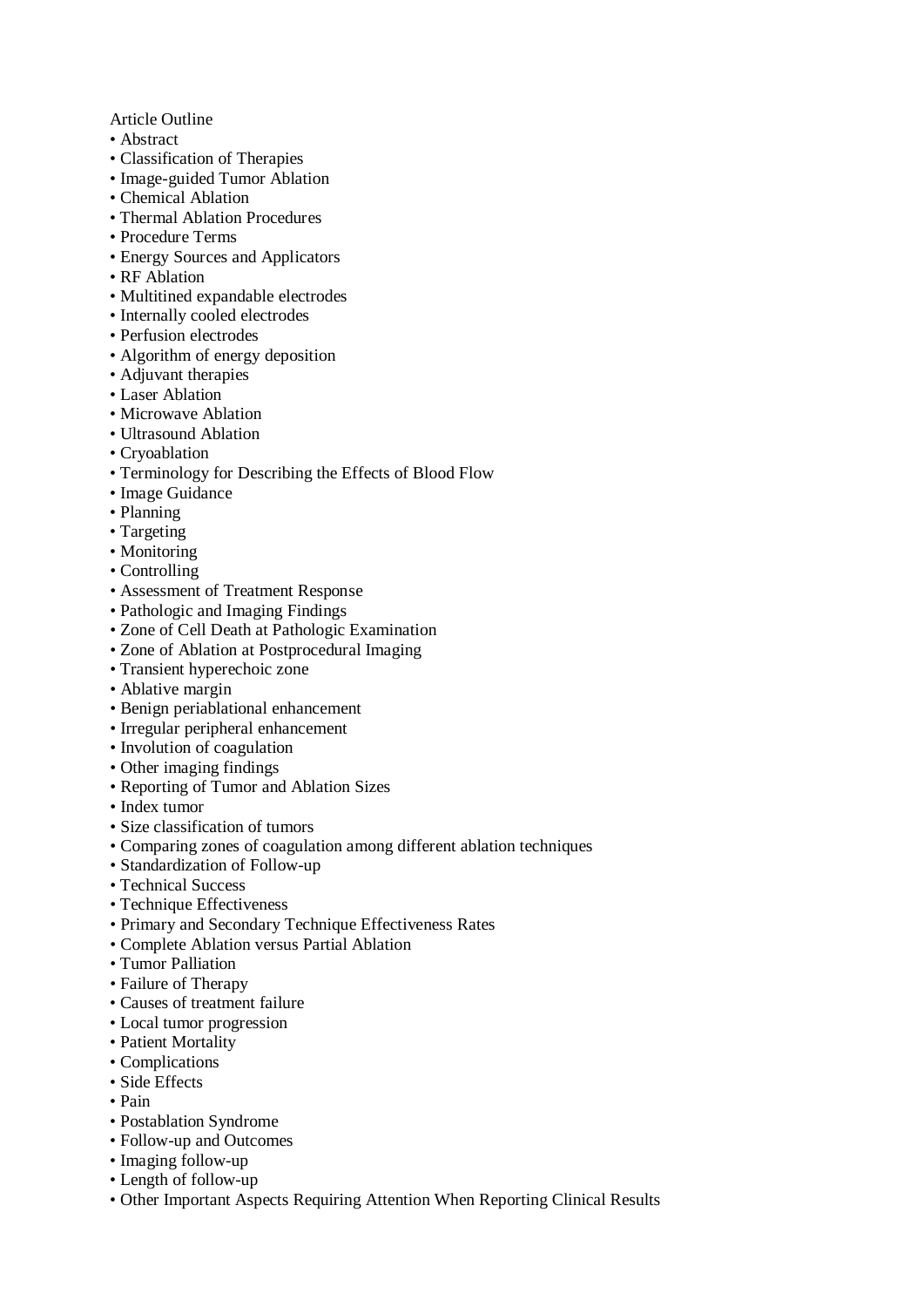- • [Technique Parameters to Be Provided for Publication](http://www.jvir.org/article/PIIS105104430900308X/fulltext#sec6.1#sec6.1)
- • [Other Study Population Data to Be Reported](http://www.jvir.org/article/PIIS105104430900308X/fulltext#sec6.2#sec6.2)
- • [Accurate and Complete Delineation of Ablation Procedures](http://www.jvir.org/article/PIIS105104430900308X/fulltext#sec6.3#sec6.3)
- • [Minimizing Technical Jargon](http://www.jvir.org/article/PIIS105104430900308X/fulltext#sec6.4#sec6.4)
- • [Comparison to Other Treatments](http://www.jvir.org/article/PIIS105104430900308X/fulltext#sec6.5#sec6.5)
- • [Statistical Evaluation](http://www.jvir.org/article/PIIS105104430900308X/fulltext#sec6.6#sec6.6)
- • [Conclusions](http://www.jvir.org/article/PIIS105104430900308X/fulltext#sec7#sec7)
- • [Acknowledgment](http://www.jvir.org/article/PIIS105104430900308X/fulltext#acknowledgment#acknowledgment)
- • [References](http://www.jvir.org/article/PIIS105104430900308X/fulltext#bibliography#bibliography)
- • [Copyright](http://www.jvir.org/article/PIIS105104430900308X/fulltext#copyright#copyright)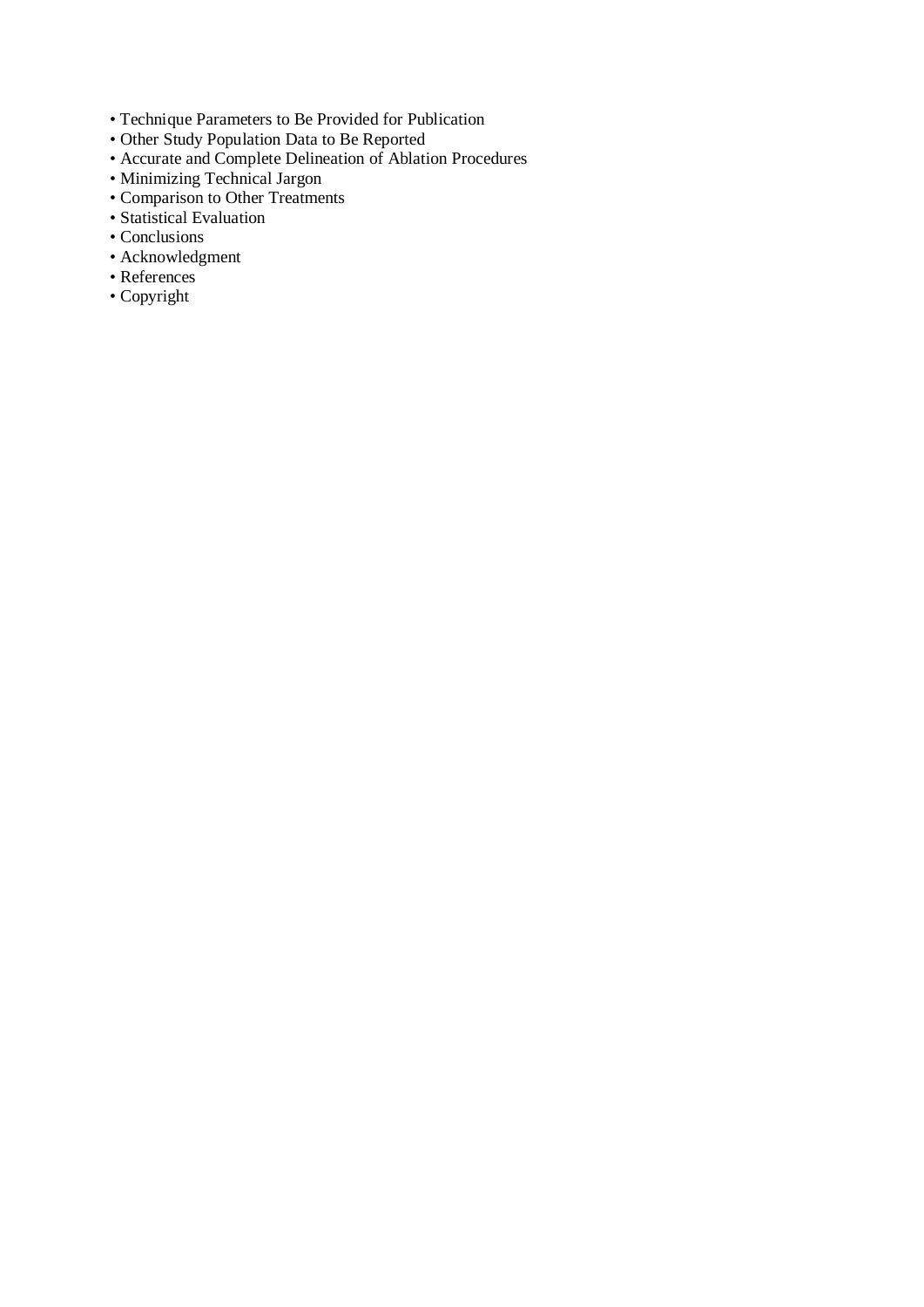RECENTLY, the International Working Group on Image-Guided Tumor Ablation published a document entitled "Image-guided Tumor Ablation: Proposal for Standardization of Terms and Reporting Criteria" [\(1\)](http://www.jvir.org/article/PIIS105104430900308X/fulltext#bib1#bib1). The main objective was "improved precision and communication in this field that leads to more accurate comparison of technologies and results and ultimately to improved patient outcomes" [\(1\)](http://www.jvir.org/article/PIIS105104430900308X/fulltext#bib1#bib1). It was acknowledged by the members of the working group that the new field of image-guided tumor ablation (a branch of interventional oncology) required standardization of terminology and reporting criteria to facilitate effective communication of ideas and appropriate comparison between treatments that use different technologies. On the basis of this premise, a committee was established to author proposed standards, with the proposal unanimously adopted by the committee and ratified by the International Working Group on Image-Guided Tumor Ablation.

The initial goals of the working group's proposal for standardization fall in line with the new initiative of the Society of Interventional Radiology (SIR), which promotes interventional oncology. Along these lines, a Technology Assessment Committee of the SIR has been charged with reviewing and commenting on the standardization of terminology and reporting criteria. Accordingly, the document has been modified in an attempt to align the contents with prior SIR standards and to address additional issues that have been raised by the Technology Assessment Committee. Additionally, we have attempted to respond to several recommendations of the Food and Drug Administration's Center for Devices and Radiological Health in this version of the document. In essence, this independent review and ratification by the SIR Technology Assessment Committee of the prior report [\(1\)](http://www.jvir.org/article/PIIS105104430900308X/fulltext#bib1#bib1) represents a continuation of the collaborative initiative to consolidate and unite all investigators and clinicians practicing interventional oncology by providing a common language to describe therapies and outcomes.

## **Classification of Therapies**

## For return to article outline

## *Image-guided Tumor Ablation*

The term tumor ablation is defined as the direct application of chemical or thermal therapies to a specific focal tumor (or tumors) in an attempt to achieve eradication or substantial tumor destruction [\(2,](http://www.jvir.org/article/PIIS105104430900308X/fulltext#bib2#bib2) [3,](http://www.jvir.org/article/PIIS105104430900308X/fulltext#bib3#bib3) [4,](http://www.jvir.org/article/PIIS105104430900308X/fulltext#bib4#bib4) [5,](http://www.jvir.org/article/PIIS105104430900308X/fulltext#bib5#bib5) [6\)](http://www.jvir.org/article/PIIS105104430900308X/fulltext#bib6#bib6). The term "direct" aims to distinguish these therapies from others that are applied orally or via an intravascular or peripheral venous route. We stress the concept of image guidance in the title of our field to reflect our radiological perspective and to highlight that image guidance is critical to the success of these therapies [\(2,](http://www.jvir.org/article/PIIS105104430900308X/fulltext#bib2#bib2) [3,](http://www.jvir.org/article/PIIS105104430900308X/fulltext#bib3#bib3) [4,](http://www.jvir.org/article/PIIS105104430900308X/fulltext#bib4#bib4) [5,](http://www.jvir.org/article/PIIS105104430900308X/fulltext#bib5#bib5) [6\)](http://www.jvir.org/article/PIIS105104430900308X/fulltext#bib6#bib6). Given that most of these therapies can be performed by using a host of imaging modalities (ie, ultrasonography [US], computed tomography [CT], magnetic resonance [MR] imaging, and fluoros-copy), the more general term image guidance is preferred, unless a particular imaging modality is mandated as part of the technique. However, virtually all available ablation techniques can theoretically be used with more than one modality.

While previously, some authors have referred to these procedures as "minimally invasive" or "percutaneous" therapies, these terms should be used only where appropriate. Minimally invasive therapies refer to all therapeutic procedures that are less invasive than conventional open surgery. All percutaneous procedures are therefore minimally invasive; however, not all minimally invasive therapies are performed or applied percutaneously. Indeed, the term "minimally invasive" is often used by surgeons to refer to procedures performed with minilaparotomy or laparoscopy [\(7\)](http://www.jvir.org/article/PIIS105104430900308X/fulltext#bib7#bib7). Although less invasive than open surgery, these procedures are clearly more invasive than are percutaneous imageguided tumor ablation procedures. Inclusion of the term "percutaneous" as a prefix to "image-guided tumor ablation" is often too limiting because it does not reflect the fact that tumor ablation procedures can also be performed at laparoscopy, endoscopy, or surgery [\(8,](http://www.jvir.org/article/PIIS105104430900308X/fulltext#bib8#bib8) [9\)](http://www.jvir.org/article/PIIS105104430900308X/fulltext#bib9#bib9).

Individual procedures and therapies have often been given multiple different names by various investigators, which can potentially lead to confusion. Hence, we propose and recommend a unified approach to the terminology regarding these therapies. The primary aim of this classification is to provide simplicity and clarity, most notably by eliminating extraneous detail and many acronyms. The committee acknowledges that some acronyms (such as RF and RFA for RF ablation and HIFU for high intensity focused ultrasound) have gained widespread international acceptance. Nevertheless, niche application acronyms should be avoided.

When discrimination between the ablation of malignant versus nonmalignant tissue is needed, the descriptive term "ablation" should still be used, with the type of ablated tissue stated afterward (eg,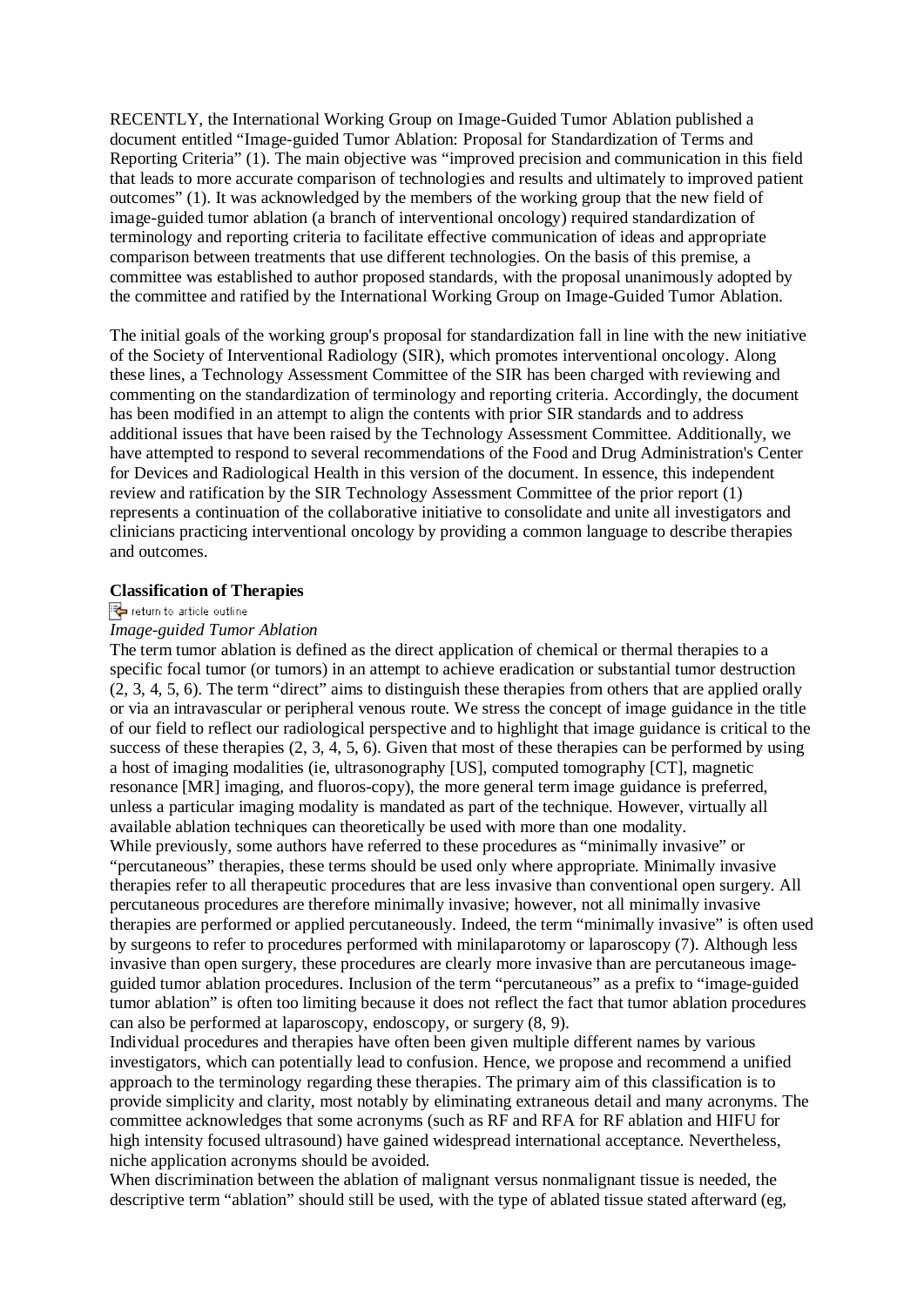acetic acid ablation of renal cell carcinoma or RF ablation of atherosclerotic plaque). In other words, the term "thermal (or laser, microwave, etc) ablation" should be used regardless of what is being ablated.

The methods of tumor ablation most commonly used in current practice are divided into two main categories: (a) chemical ablation and (b) thermal ablation. These categories require further definition and standardization of terminology as outlined below. Other interventional oncologic therapeutic approaches, including the percutaneous delivery of genetic material and radioactive seeds and the transcatheter delivery of chemoembolization agents [\(10,](http://www.jvir.org/article/PIIS105104430900308X/fulltext#bib10#bib10) [11\)](http://www.jvir.org/article/PIIS105104430900308X/fulltext#bib11#bib11), may ultimately require better definition but are beyond the scope of this current position article. Nevertheless, many of the issues discussed concerning reporting criteria may likely be equally appropriate for clinical trials with those therapies.

## **Chemical Ablation**

These therapies are to be classified on the basis of the universally accepted chemical nomenclature of the agent(s), such as ethanol and acetic acid, that induce coagulation necrosis and cause tumor ablation [\(12,](http://www.jvir.org/article/PIIS105104430900308X/fulltext#bib12#bib12) [13,](http://www.jvir.org/article/PIIS105104430900308X/fulltext#bib13#bib13) [14\)](http://www.jvir.org/article/PIIS105104430900308X/fulltext#bib14#bib14). For example, the term "ethanol ablation" should replace PEI (percutaneous ethanol instillation or injection), PAI (per-cutaneous alcohol instillation), and others [\(12,](http://www.jvir.org/article/PIIS105104430900308X/fulltext#bib12#bib12) [13\)](http://www.jvir.org/article/PIIS105104430900308X/fulltext#bib13#bib13). When results are reported, the route (intravascular, intraarterial, or interstitial), substances injected, delivery vehicle (size and type of needle or catheter), and rate of delivery (rapid or bolus injection or a defined rate of infusion) should be specified in the Materials and Methods section of the manuscript. The term "instillation" for the direct delivery of pharmacologic agents is preferred, given that many pharmaceutical agents can be injected (a process that implies rapid percutaneous delivery) or delivered intravascularly with a catheter.

## **Thermal Ablation Procedures**

This category includes energy sources that destroy a tumor by using thermal energy, with either heat (eg, RF, laser) or cold (cryoablation) [\(15,](http://www.jvir.org/article/PIIS105104430900308X/fulltext#bib15#bib15) [16,](http://www.jvir.org/article/PIIS105104430900308X/fulltext#bib16#bib16) [17,](http://www.jvir.org/article/PIIS105104430900308X/fulltext#bib17#bib17) [18,](http://www.jvir.org/article/PIIS105104430900308X/fulltext#bib18#bib18) [19,](http://www.jvir.org/article/PIIS105104430900308X/fulltext#bib19#bib19) [20,](http://www.jvir.org/article/PIIS105104430900308X/fulltext#bib20#bib20) [21,](http://www.jvir.org/article/PIIS105104430900308X/fulltext#bib21#bib21) [22,](http://www.jvir.org/article/PIIS105104430900308X/fulltext#bib22#bib22) [23,](http://www.jvir.org/article/PIIS105104430900308X/fulltext#bib23#bib23) [24,](http://www.jvir.org/article/PIIS105104430900308X/fulltext#bib24#bib24) [25,](http://www.jvir.org/article/PIIS105104430900308X/fulltext#bib25#bib25) [26,](http://www.jvir.org/article/PIIS105104430900308X/fulltext#bib26#bib26) [27,](http://www.jvir.org/article/PIIS105104430900308X/fulltext#bib27#bib27) [28,](http://www.jvir.org/article/PIIS105104430900308X/fulltext#bib28#bib28) [29,](http://www.jvir.org/article/PIIS105104430900308X/fulltext#bib29#bib29) [30,](http://www.jvir.org/article/PIIS105104430900308X/fulltext#bib30#bib30) [31,](http://www.jvir.org/article/PIIS105104430900308X/fulltext#bib31#bib31) [32,](http://www.jvir.org/article/PIIS105104430900308X/fulltext#bib32#bib32) [33,](http://www.jvir.org/article/PIIS105104430900308X/fulltext#bib33#bib33) [34,](http://www.jvir.org/article/PIIS105104430900308X/fulltext#bib34#bib34) [35,](http://www.jvir.org/article/PIIS105104430900308X/fulltext#bib35#bib35) [36,](http://www.jvir.org/article/PIIS105104430900308X/fulltext#bib36#bib36) [37,](http://www.jvir.org/article/PIIS105104430900308X/fulltext#bib37#bib37) [38,](http://www.jvir.org/article/PIIS105104430900308X/fulltext#bib38#bib38) [39,](http://www.jvir.org/article/PIIS105104430900308X/fulltext#bib39#bib39) [40,](http://www.jvir.org/article/PIIS105104430900308X/fulltext#bib40#bib40) [41,](http://www.jvir.org/article/PIIS105104430900308X/fulltext#bib41#bib41) [42,](http://www.jvir.org/article/PIIS105104430900308X/fulltext#bib42#bib42) [43,](http://www.jvir.org/article/PIIS105104430900308X/fulltext#bib43#bib43) [44,](http://www.jvir.org/article/PIIS105104430900308X/fulltext#bib44#bib44) [45\)](http://www.jvir.org/article/PIIS105104430900308X/fulltext#bib45#bib45). For thermal therapies, energy is "applied." The term "irradiation of energy," particularly in regard to microwave ablation, is a misnomer and should therefore be avoided.

## **Procedure Terms**

We prefer to use the term procedure rather than "operation," as the latter implies open surgery. We consider the term session to be synonymous with procedure. A procedure refers to a single intervention episode that consists of one or more ablations performed on one or more tumors. Given that procedures may be repeated, a treatment consists of one or more "procedures" or "sessions"; the term is used to define the completed effort to ablate one or more tumors. Each manuscript should state clearly how many "procedures" or "sessions" were needed and why.

## **Energy Sources and Applicators**

Although the devices are often referred to as "needles" or other nonspecific terms, they do not always conform to these precise classifications. Hence, the term applicator should be used generally to describe all devices. For precision, RF applicators are electrodes, microwave applicators are antennas, and laser applicators are fibers. On the basis of convention and consensus, cryoprobes are used to freeze tissue during cryoablation. For reporting completeness, a reference describing the appropriate applicator(s) should be cited unless the report describes a new prototype device, in which case an appropriate figure and/or schematic should be provided.

## **RF Ablation**

This term applies to coagulation induction from all electromagnetic energy sources with frequencies less than 30 MHz, although most currently available devices function in the 375 to 500 kHz range [\(15\)](http://www.jvir.org/article/PIIS105104430900308X/fulltext#bib15#bib15). The term "radio-frequency" should be written as a single nonhyphenated word. Most devices currently used are monopolar in that there is a single "active" electrode, with current dissipated at a return grounding pad. Bipolar devices have two "active" electrode applicators, which are usually placed in proximity to achieve contiguous coagulation between the two electrodes [\(16\)](http://www.jvir.org/article/PIIS105104430900308X/fulltext#bib16#bib16). Additionally, many electrode modifications are now available, as classified below. The type of device and electrode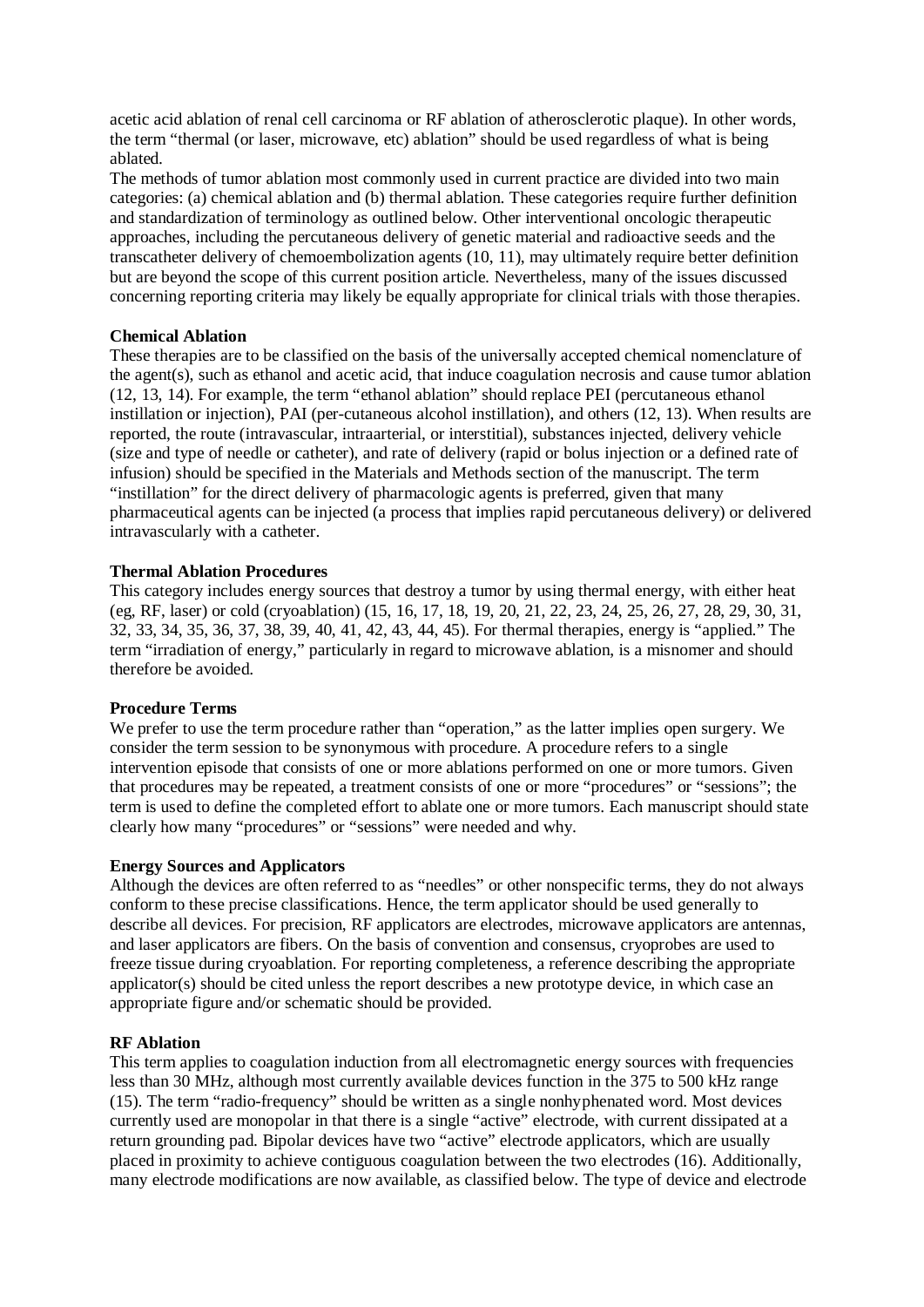used clearly influences the extent of ablation. Hence, clarity and standardization of terminology are required.

## **Multitined expandable electrodes**

This standard term refers to a family of electrodes that are currently available from several manufacturers [\(8,](http://www.jvir.org/article/PIIS105104430900308X/fulltext#bib8#bib8) [9,](http://www.jvir.org/article/PIIS105104430900308X/fulltext#bib9#bib9) [17,](http://www.jvir.org/article/PIIS105104430900308X/fulltext#bib17#bib17) [18,](http://www.jvir.org/article/PIIS105104430900308X/fulltext#bib18#bib18) [19,](http://www.jvir.org/article/PIIS105104430900308X/fulltext#bib19#bib19) [20\)](http://www.jvir.org/article/PIIS105104430900308X/fulltext#bib20#bib20). The usual embodiment of this type of device is an array of multiple electrode tines that expand from a single centrally positioned larger needle cannula. Currently, these are referred to as "umbrella electrodes," "multitined electrodes," "Christmas tree electrodes," "multiple hooked electrodes," or "arrays," but this has led to confusion. Given the number of electrode types that have recently become available and the fact that several multitined devices are now available with variable deployment lengths, the exact electrode model and diameter of the electrode array used must be specified. Also, if a stepped deployment was performed with a multitined device, this too needs to be explained in detail regarding the length and time of deployment.

## **Internally cooled electrodes**

Some devices have a perfusate (such as saline or water) that flows in internal lumina that does not come in direct contact with patient tissues [\(21,](http://www.jvir.org/article/PIIS105104430900308X/fulltext#bib21#bib21) [22,](http://www.jvir.org/article/PIIS105104430900308X/fulltext#bib22#bib22) [23\)](http://www.jvir.org/article/PIIS105104430900308X/fulltext#bib23#bib23). These should be referred to as "internally cooled" (single or cluster [not "clustered"]) and not confused with perfusion electrodes, as described below. The term cluster electrode is most appropriate to describe internally cooled electrode devices in which three or more closely spaced  $\ll 1$  cm) electrodes are used simultaneously to approximate an electrode with a larger diameter [\(24\)](http://www.jvir.org/article/PIIS105104430900308X/fulltext#bib24#bib24). Many investigators refer to these electrodes as "an array," which may not adequately reflect the true underlying mechanism for enhanced energy deposition and ablation.

## **Perfusion electrodes**

Electrodes that have small apertures at the active tip that allow fluids (ie, normal or hypertonic saline [see "Adjuvant therapies" below]) to be infused or injected into the tissue before, during, or after the ablation procedure should be referred to as perfusion electrodes [\(25,](http://www.jvir.org/article/PIIS105104430900308X/fulltext#bib25#bib25) [26\)](http://www.jvir.org/article/PIIS105104430900308X/fulltext#bib26#bib26). The term replaces descriptions such as "cool-wet," "wet," or "saline-enhanced" electrodes.

## **Algorithm of energy deposition**

The methods used for applying energy have undergone continuous modification and improvement, which has led to substantial confusion and difficulty when the results of studies performed by different groups of investigators are compared. When reporting results, pulsing techniques and other methods for amplifying energy deposition should be succinctly elaborated in the Materials and Methods section. Whenever possible, a reference for the precise algorithm used (eg, ramped energy deposition [\(18\)](http://www.jvir.org/article/PIIS105104430900308X/fulltext#bib18#bib18) or impedance regulated [\(27\)](http://www.jvir.org/article/PIIS105104430900308X/fulltext#bib27#bib27)) and the model number of the generator should be cited. Additionally, other parameters, including the use of monopolar or bipolar systems, the amount of energy applied (current [milliamperes] or power [watts]), and the duration of ablation should be provided.

## **Adjuvant therapies**

Increased use of adjuvant therapies, such as concomitant percutaneous instillation of sodium chloride solutions to alter electric and thermal conductivity during ablation, are being reported with many variations in technique [\(28,](http://www.jvir.org/article/PIIS105104430900308X/fulltext#bib28#bib28) [29\)](http://www.jvir.org/article/PIIS105104430900308X/fulltext#bib29#bib29). Hence, specific details of the adjuvant used (ie, drug concentration, route and rate of administration, timing in relation to ablation therapy) must be provided. Whenever possible, a reference for the precise algorithm and the rationale for the selected adjuvant therapy used should be provided.

## **Laser Ablation**

The term laser ablation should replace terms such as "laser intersitital tumor therapy," "laser coagulation therapy," and "laser interstitial photo-coagulation" [\(30,](http://www.jvir.org/article/PIIS105104430900308X/fulltext#bib30#bib30) [31,](http://www.jvir.org/article/PIIS105104430900308X/fulltext#bib31#bib31) [32,](http://www.jvir.org/article/PIIS105104430900308X/fulltext#bib32#bib32) [33,](http://www.jvir.org/article/PIIS105104430900308X/fulltext#bib33#bib33) [34\)](http://www.jvir.org/article/PIIS105104430900308X/fulltext#bib34#bib34). This term should be used for all types of ablation with light energy. Given multiple laser technologies and application methods, including superficial therapy (contact or noncontact mode) or transcutaneous ablation, the term "interstitial" or "direct" can be reported to clarify that laser energy is applied via fibers directly inserted into the tissue.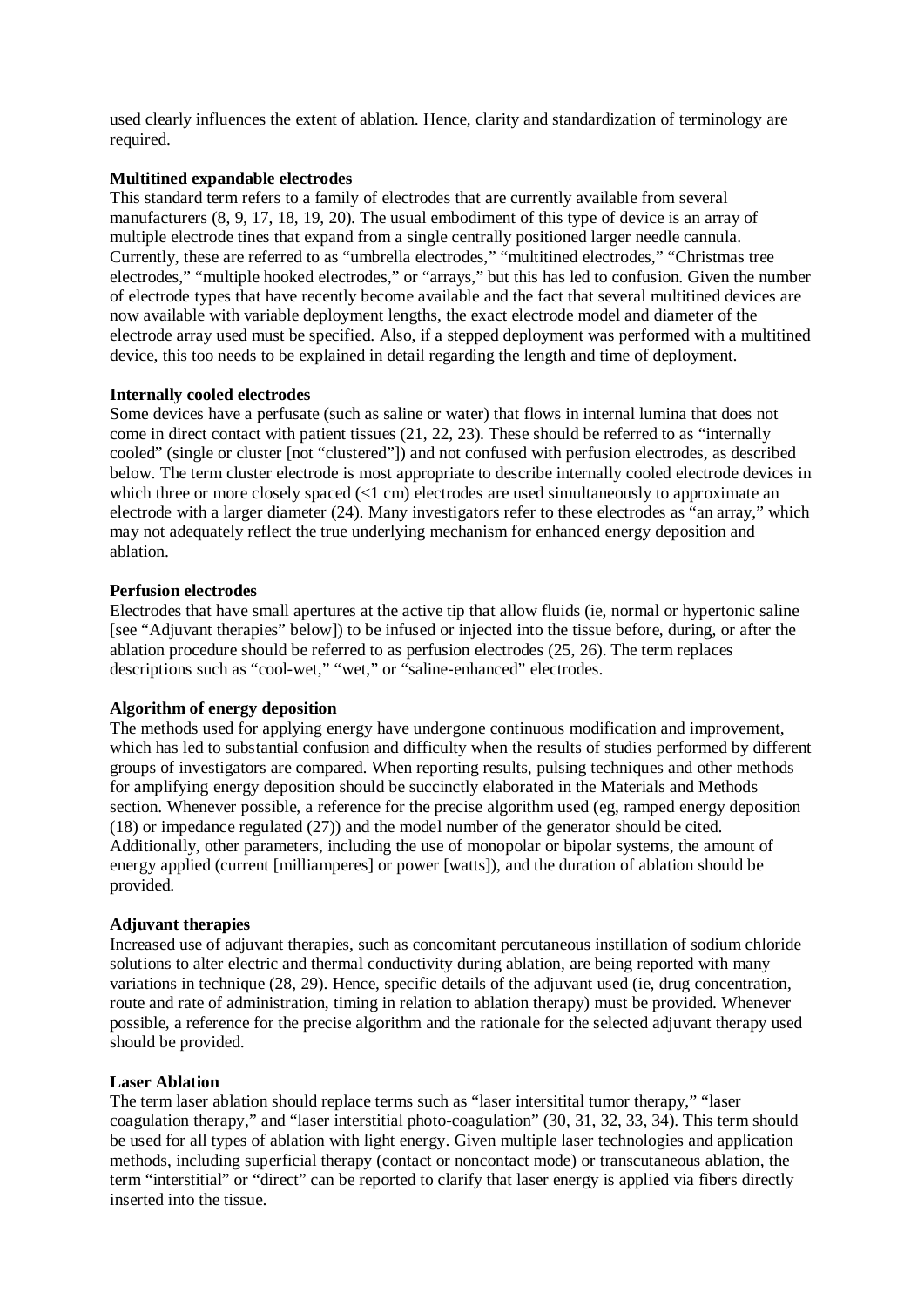In addition to the laser source (eg, Nd:YAG, erbium, holmium) and precise wavelength, additional device characteristics must be specified, including (a) type of laser fiber (flexible or glass dome); (b) modifications to the tip (ie, flexible diffusor tip or scattering dome), with dimensions and materials specified; (c) length of applicator and diameter of the optic fiber; and (d) number of laser applicators used (ie, single vs. multiple applicators). Similar to the reporting requirements for RF ablation, additional details of device modification, such as pulsing algorithms and internal cooling of the applicator, should be provided. The following technical parameters also should be provided: (a) laser power, reported as watts per centimeter of active length of laser applicator; (b) total duration of energy application; (c) total amount of energy applied per tumor (mean and range); and (d) sequential or simultaneous energy application to multiple fibers. For energy applied, in addition to the energy measured before the laser enters the fiber, ideally the actual energy output of the fiber or dome prior to the ablation and/or at the end of the procedure should be measured.

## **Microwave Ablation**

This term should be used for all electromagnetic methods of inducing tumor destruction by using devices with frequencies from 30 MHz to 30 GHz [\(35,](http://www.jvir.org/article/PIIS105104430900308X/fulltext#bib35#bib35) [36,](http://www.jvir.org/article/PIIS105104430900308X/fulltext#bib36#bib36) [37\)](http://www.jvir.org/article/PIIS105104430900308X/fulltext#bib37#bib37). The term "microwave ablation" should replace the less succinct terms "percutaneous microwave coagulation therapy" and "microwave coagulation therapy." Additionally, the precise frequency of the device and the type of applicator(s) should be provided.

## **Ultrasound Ablation**

There are currently two methods for the application of ultrasound energy: extracorporeal (or transcutaneous) [\(38\)](http://www.jvir.org/article/PIIS105104430900308X/fulltext#bib38#bib38) and direct for percutaneous application with a needle-like applicator [\(39\)](http://www.jvir.org/article/PIIS105104430900308X/fulltext#bib39#bib39) and for intracavitary (and intracardiac) devices. Hence, the additional nomenclature of "extracorpo-real" or "direct" is required prior to focused ultrasound ablation. The term "high intensity" (as commonly found in "high-intensity focused ultra-sound") is not essential because it is vague, imprecise, and implied by the proposed terminology.

## **Cryoablation**

This term should be used to describe all methods of destroying tissue by means of the application of low-temperature freezing [\(40,](http://www.jvir.org/article/PIIS105104430900308X/fulltext#bib40#bib40) [41,](http://www.jvir.org/article/PIIS105104430900308X/fulltext#bib41#bib41) [42,](http://www.jvir.org/article/PIIS105104430900308X/fulltext#bib42#bib42) [43,](http://www.jvir.org/article/PIIS105104430900308X/fulltext#bib43#bib43) [44,](http://www.jvir.org/article/PIIS105104430900308X/fulltext#bib44#bib44) [45\)](http://www.jvir.org/article/PIIS105104430900308X/fulltext#bib45#bib45). The term "cryotherapy" is a suitable alternative because it has been used for many years to describe these methods, and it may also be useful when a literature search on this subject is conducted [\(44\)](http://www.jvir.org/article/PIIS105104430900308X/fulltext#bib44#bib44). The phrase "cryo" as a freestanding term is to be avoided because "cryo" is a prefix and not a word. The archaic term "cryosurgery" is also to be avoided as imprecise, given the introduction of newer applicators that can be introduced percutaneously in a minimally invasive fashion.

The freezing of tissue with rapid thawing leads to the disruption of cellular membranes and induces cell death [\(45\)](http://www.jvir.org/article/PIIS105104430900308X/fulltext#bib45#bib45). In the past, liquid nitrogen was placed directly on tissue, but with the exception of dermatologic applications, this method is no longer used. In the neck, chest, abdomen, pelvis, and extremities, cryoablation is performed by using a closed cryoprobe that is placed on or inside a tumor. In the two main types of systems, argon gas and either gas or liquid nitrogen are used. Temperatures are measured either at the tip of the cryoprobe or in the handle. In the past, temperature readings from cryoprobes have been a source of controversy because some devices of manufacturers measure the temperature of the coolant as it enters the distal probe tip and others measure at the probe tip itself. Hence, the temperatures at which cryoablation is performed should be specified. For publication purposes, the type of cryoablation system, the gases used, probe dimensions, and length and number of freeze-thaw cycles (active or passive thawing) should also be specified.

## **Terminology for Describing the Effects of Blood Flow**

All of the thermal methods are negatively influenced by blood flow because it can potentially remove heat before complete tumor ablation is achieved [\(1,](http://www.jvir.org/article/PIIS105104430900308X/fulltext#bib1#bib1) [2,](http://www.jvir.org/article/PIIS105104430900308X/fulltext#bib2#bib2) [3,](http://www.jvir.org/article/PIIS105104430900308X/fulltext#bib3#bib3) [4,](http://www.jvir.org/article/PIIS105104430900308X/fulltext#bib4#bib4) [5,](http://www.jvir.org/article/PIIS105104430900308X/fulltext#bib5#bib5) [6\)](http://www.jvir.org/article/PIIS105104430900308X/fulltext#bib6#bib6). (This is also true in reverse for cryoablation, where the premature warming of tissue by blood can limit the effects of freezing on tissue.) The term heat sink effect refers to cooling by adjacent visible (>1-mm-diameter) blood vessels when ablated tissues are heated [\(46,](http://www.jvir.org/article/PIIS105104430900308X/fulltext#bib46#bib46) [47,](http://www.jvir.org/article/PIIS105104430900308X/fulltext#bib47#bib47) [48\)](http://www.jvir.org/article/PIIS105104430900308X/fulltext#bib48#bib48). In effect, the shape of the thermal zone of ablation is altered away from the blood vessel, and the overall ablation size is diminished due to removal of heat by flowing blood [\(46,](http://www.jvir.org/article/PIIS105104430900308X/fulltext#bib46#bib46) [47\)](http://www.jvir.org/article/PIIS105104430900308X/fulltext#bib47#bib47), or in the case of cryoablation, due to addition of heat. Although these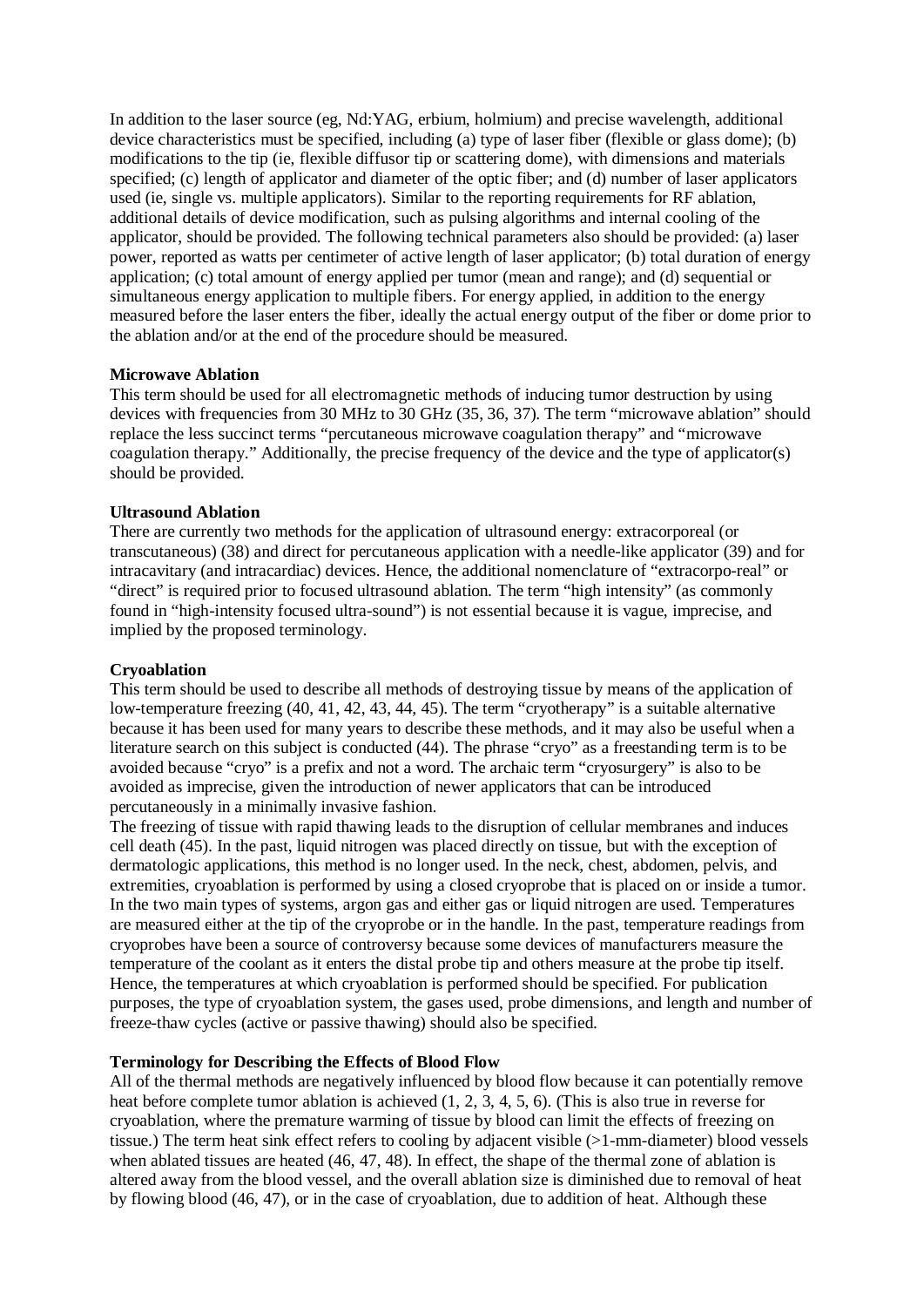phenomena serve to protect blood vessels and prevent bleeding from large vessels, they are also a major source of incomplete tumor ablation in many studies involving both thermal and cryoablation. Perfusion-mediated tissue cooling (or heating) is a more encompassing term that refers to both the effects of the larger heat sink vessels and the substantial effects of capillary level microperfusion [\(48\)](http://www.jvir.org/article/PIIS105104430900308X/fulltext#bib48#bib48). Several strategies have been developed to overcome this problem: pharmacologically decreased blood flow [\(49\)](http://www.jvir.org/article/PIIS105104430900308X/fulltext#bib49#bib49), temporary vascular balloon occlusion of a specific vessel during ablation (ie, hepatic artery, hepatic vein, and/or portal vein during intrahepatic ablation) [\(50\)](http://www.jvir.org/article/PIIS105104430900308X/fulltext#bib50#bib50), intraarterial embolization and chemoembolization [\(36,](http://www.jvir.org/article/PIIS105104430900308X/fulltext#bib36#bib36) [51,](http://www.jvir.org/article/PIIS105104430900308X/fulltext#bib51#bib51) [52\)](http://www.jvir.org/article/PIIS105104430900308X/fulltext#bib52#bib52), and a Pringle maneuver (ie, temporary hepatic arterial and portal venous occlusion by means of direct compression of the vessels) during RF ablation at laparotomy [\(9,](http://www.jvir.org/article/PIIS105104430900308X/fulltext#bib9#bib9) [47\)](http://www.jvir.org/article/PIIS105104430900308X/fulltext#bib47#bib47).

## **Image Guidance**

## **B** return to article outline

While all procedures mentioned in this article refer to tumor ablations guided by imaging, it is important to understand what is meant by the term "image guidance." First, "guidance" refers to procedures in which imaging techniques (eg, fluoroscopy, US, CT, and MR imaging) are used during the procedure. Imaging is used in five separate and distinct ways: planning, targeting, monitoring, controlling, and assessing treatment response [\(53\)](http://www.jvir.org/article/PIIS105104430900308X/fulltext#bib53#bib53). Treatments are planned before the procedure, and the assessment of treatment response occurs after the procedure is completed. Targeting, monitoring, and controlling are all performed during the procedure.

## **Planning**

Imaging techniques, including US, CT, MR imaging, and more recently positron emission tomography (PET), are used to help determine whether patients are suitable candidates for these procedures. Imaging aspects that are particularly important include tumor size and shape, number, and location within the organ relative to blood vessels, as well as critical structures that might be at risk for injury during an ablative procedure. Modalities such as combined PET and CT and three-dimensional reconstructions of cross-sectional imaging data may be used more often in the planning of imageguided tumor ablations in the future.

## **Targeting**

This term is used to describe the step during an ablation procedure that involves placement of an applicator (eg, an RF electrode or cryoprobe) into the tumor. While much of the current image-guided tumor ablation literature describes the use of techniques such as US and CTto target tumors for purposes of ablating them, targeting is only one aspect of intraprocedural image guidance. Ideal qualities of a targeting technique include clear delineation of the tumor(s) and the surrounding anatomy, coupled with real-time imaging and multiplanar and interactive capabilities. For example, US [\(54\)](http://www.jvir.org/article/PIIS105104430900308X/fulltext#bib54#bib54) and some MR imaging [\(55,](http://www.jvir.org/article/PIIS105104430900308X/fulltext#bib55#bib55) [56\)](http://www.jvir.org/article/PIIS105104430900308X/fulltext#bib56#bib56) systems have all of these qualities.

## **Monitoring**

Monitoring is the term that is used to describe the process with which therapy effects are viewed during a procedure. Changes in imaging that occur during a procedure can and should be used to determine treatment effects. Important aspects of monitoring include how well the tumor and/or target is being covered (ie, included and/or encompassed) by the ablation zone and whether any adjacent normal structures are being affected at the same time. Not all image-guided techniques provide the same degree and types of monitoring. For example, MR imaging is currently the only modality with well-validated techniques for real-time temperature monitoring [\(40,](http://www.jvir.org/article/PIIS105104430900308X/fulltext#bib40#bib40) [57,](http://www.jvir.org/article/PIIS105104430900308X/fulltext#bib57#bib57) [58,](http://www.jvir.org/article/PIIS105104430900308X/fulltext#bib58#bib58) [59\)](http://www.jvir.org/article/PIIS105104430900308X/fulltext#bib59#bib59). The term "monitoring" should not be used to describe response to treatment; for this, "treatment assessment" or "follow-up" is used.

## **Controlling**

This term is used to describe the intraprocedural tools and techniques that are used to control the treatment. To control an image-guided ablation procedure, the treatment should be monitorable, such that the operator can utilize the image-based information obtained during monitoring to control it. This may simply be repositioning of a therapy applicator on the basis of physician experience, imaging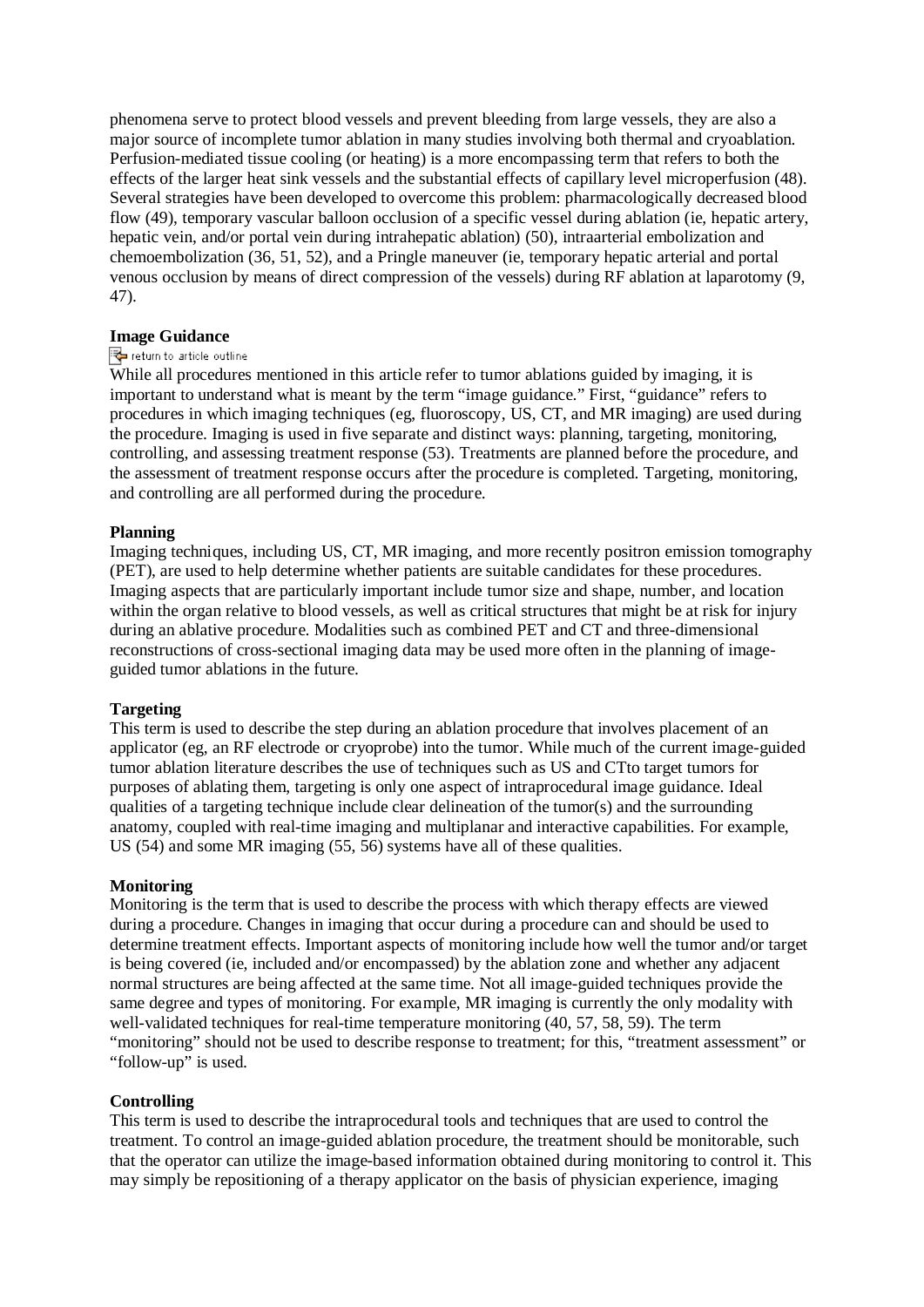findings, and thermal feedback, or it could be as sophisticated as an automated system that automatically terminates the ablation at a critical point in the procedure [\(60\)](http://www.jvir.org/article/PIIS105104430900308X/fulltext#bib60#bib60).

## **Assessment of Treatment Response**

Imaging used to assess an image-guided tumor ablation procedure occurs after the procedure is completed and is discussed below as postprocedural imaging [\(2,](http://www.jvir.org/article/PIIS105104430900308X/fulltext#bib2#bib2) [3,](http://www.jvir.org/article/PIIS105104430900308X/fulltext#bib3#bib3) [4,](http://www.jvir.org/article/PIIS105104430900308X/fulltext#bib4#bib4) [5,](http://www.jvir.org/article/PIIS105104430900308X/fulltext#bib5#bib5) [6\)](http://www.jvir.org/article/PIIS105104430900308X/fulltext#bib6#bib6).

## **Pathologic and Imaging Findings**

## For return to article outline

The difference between pathologic findings and imaging findings must be stressed by the appropriate selection of terminology. Although in many cases there is a good correlation or overlap between radiological and pathologic findings, this is not invariably the case since over- and under-reporting of the true extent of disease has occurred [\(61,](http://www.jvir.org/article/PIIS105104430900308X/fulltext#bib61#bib61) [62\)](http://www.jvir.org/article/PIIS105104430900308X/fulltext#bib62#bib62). The classic example of this is the assumption that imaging findings (ie, the zone of abnormality on the image) are equivalent to the pathologic findings (ie, the true zone of tumor destruction and/or treatment effect), which may not always be the case. Hence, careful differentiation between imaging and pathologic findings must be made. This distinction is critical, given that the accuracy of assessment of the extent of tumor destruction by means of imaging findings is limited by the resolution of images and the uncertainty about the viability of cells at the radio-graphic margins of the zone of ablation.

## **Zone of Cell Death at Pathologic Examination**

This should be referred to as coagulation or coagulation necrosis. Given that many tumors undergo central necrosis without ablation therapy, the term "coagulation" is preferred over the use of "necrosis" alone because it denotes that the ablation intervention is actively leading to tumor destruction. The more generalized term "coagulation" is preferred over the term "coagulative necrosis" because the latter term has a well-defined meaning in the pathology literature, including the absence of visible nuclei within the dead cells. In actuality, the zone of coagulation, while predominantly consisting of coagulative necrosis, often lacks the classic well-defined histologic appearance of coagulative necrosis in the acute postablation period or even within some zones of adequately ablated tissue for many months following ablation [\(22,](http://www.jvir.org/article/PIIS105104430900308X/fulltext#bib22#bib22) [61,](http://www.jvir.org/article/PIIS105104430900308X/fulltext#bib61#bib61) [63\)](http://www.jvir.org/article/PIIS105104430900308X/fulltext#bib63#bib63). Indeed, in many cases, specialized stains are required to confirm that cellular death has been achieved after thermal ablation [\(61\)](http://www.jvir.org/article/PIIS105104430900308X/fulltext#bib61#bib61). Another important issue is definition of the zone of ablation at gross pathologic examination. Most thermal therapies induce a central "white zone" of coagulation, a pathologic finding that is generally accepted to represent coagulated tissue, surrounded by a variable "red zone" of hyperemia that is most often absent in ex vivo specimens [\(64\)](http://www.jvir.org/article/PIIS105104430900308X/fulltext#bib64#bib64). However, there has been controversy in the measurement; hence, comparison of the "true" size of induced zones of ablation is based on the fact that some authors have reported that this more peripheral red zone also represents ablated tissue, and they include it in their measurements. To avoid confusion, both measurements (white zone alone and white plus red zones) should be provided. At a minimum, the zones included in gross pathologic measurements should be specified.

## **Zone of Ablation at Postprocedural Imaging**

Appropriate terminology must reflect the fact that although we rely on imaging to define the gross extent of induced coagulation, our accuracy is limited by both spatial and contrast resolution to approximately 2 to 3 mm (depending on the imaging modality) [\(61\)](http://www.jvir.org/article/PIIS105104430900308X/fulltext#bib61#bib61). Hence, in truth, postprocedural imaging findings are only a rough guide to the success of ablation therapy, since microscopic foci of residual disease, by definition, cannot be expected to be identified. The term "ablation zone" can be used to describe the radiological region or zone of induced treatment effect (ie, the area of gross tumor destruction visualized at imaging). The term "lesion" is to be avoided, given the potential confusion about the intended meaning, since the term "lesion" has been used to refer to both the "ablation zone" and the underlying tumor to be ablated.

There are two types of imaging findings that are identified after an ablation procedure: those related to zones of decreased perfusion and those in which the signal intensity (at MR imaging), echogenicity (at US), or attenuation (at CT) are altered [\(1,](http://www.jvir.org/article/PIIS105104430900308X/fulltext#bib1#bib1) [2,](http://www.jvir.org/article/PIIS105104430900308X/fulltext#bib2#bib2) [3,](http://www.jvir.org/article/PIIS105104430900308X/fulltext#bib3#bib3) [4,](http://www.jvir.org/article/PIIS105104430900308X/fulltext#bib4#bib4) [5,](http://www.jvir.org/article/PIIS105104430900308X/fulltext#bib5#bib5) [6\)](http://www.jvir.org/article/PIIS105104430900308X/fulltext#bib6#bib6). Hence, the imaging strategy and the criteria used to define ablation must be specified. For contrast material–enhanced studies, it is important to recognize that in some organ sites, particularly the kidney, minimal contrast enhancement (ie, < 20 HU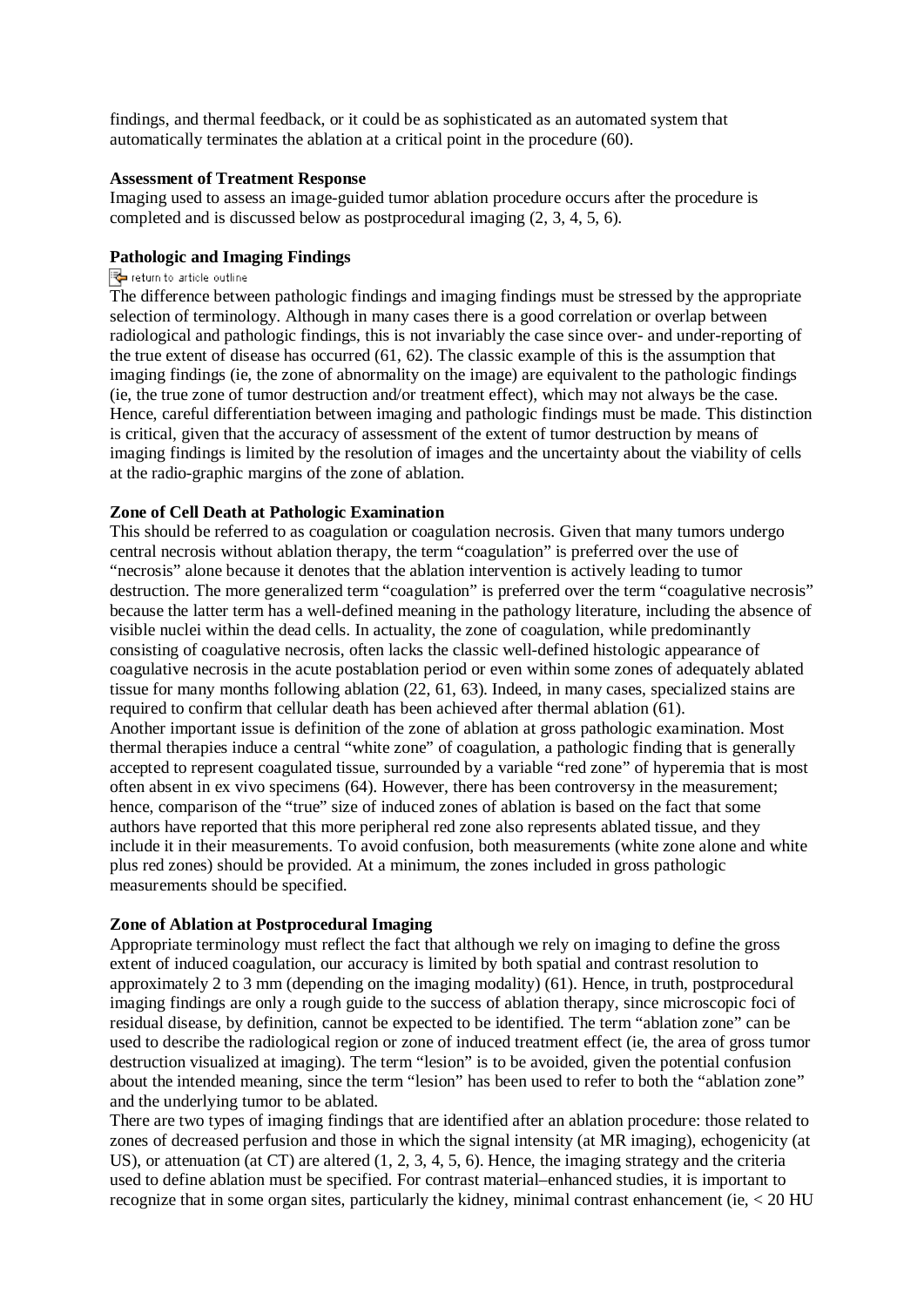for CT) seen soon after ablation can be identified in areas that are subsequently proved at pathologic examination to be uniformly dead tissue [\(65\)](http://www.jvir.org/article/PIIS105104430900308X/fulltext#bib65#bib65). (This finding is not well understood but may be due to pseudoenhancement, as has recently been described for renal cysts, or to represent true minimal enhancement from leaky capillaries at the treatment margin.) Other imaging findings also require precise definition.

## **Transient hyperechoic zone**

This is the preferred term to describe the transient (up to 30–90 min) zone of increased echogenicity seen at US within and surrounding a tumor during and immediately after RF ablation [\(66,](http://www.jvir.org/article/PIIS105104430900308X/fulltext#bib66#bib66) [67\)](http://www.jvir.org/article/PIIS105104430900308X/fulltext#bib67#bib67). Thereafter, treated tumors often develop mixed echogenicity on follow-up scans. This finding is believed to represent microbubbles of water vapor and other cellular products that form as a result of tissue vaporization during active heating and is most often used as a rough guide as to the extent of induced tumor destruction. However, it is not a precise marker, because both under- and overestimation of the true extent of coagulation have been reported. The term "transient hyperechoic zone" should replace imprecise terms such as "ultrasound cloud," "ultrasound storm," "outgas-sing," and "microbubble vaporization."

## **Ablative margin**

For many disease processes, particularly for tumors in the liver, the ablation of appropriate margins beyond the borders of the tumor is necessary to achieve complete tumor destruction. The term "ablative margin" is proposed to describe the 0.5 to 1.0-cm-wide region that should ideally be ablated in these cases [\(68\)](http://www.jvir.org/article/PIIS105104430900308X/fulltext#bib68#bib68). This term is preferable to "surgical margin" (because there is no surgery). It is important to stress that this extent of treatment is not always necessary or desired, particularly during attempts to destroy focal tumors in the kidney in patients with a tendency toward the development of multiple tumors (such as those with von HippelLindau disease), where nephron-sparing and more limited ablation are desired to preserve renal function and avoid dialysis [\(65\)](http://www.jvir.org/article/PIIS105104430900308X/fulltext#bib65#bib65).

For normally vascular organs such as the kidney and liver, creation of an ablative margin results in zones of low attenuation and absent perfusion that extend into the parenchyma [\(2,](http://www.jvir.org/article/PIIS105104430900308X/fulltext#bib2#bib2) [3,](http://www.jvir.org/article/PIIS105104430900308X/fulltext#bib3#bib3) [4,](http://www.jvir.org/article/PIIS105104430900308X/fulltext#bib4#bib4) [5,](http://www.jvir.org/article/PIIS105104430900308X/fulltext#bib5#bib5) [6\)](http://www.jvir.org/article/PIIS105104430900308X/fulltext#bib6#bib6). Increased attenuation occurs in low-density tissues such as perinephric fat (for exophytic renal tumors) [\(65,](http://www.jvir.org/article/PIIS105104430900308X/fulltext#bib65#bib65) [69\)](http://www.jvir.org/article/PIIS105104430900308X/fulltext#bib69#bib69) and the lungs, where the term "ground-glass opacity" is used to describe the imaging findings in the treatment zone surrounding and including the ablated lung tumor [\(70\)](http://www.jvir.org/article/PIIS105104430900308X/fulltext#bib70#bib70).

## **Benign periablational enhancement**

This finding can be seen at both pathologic examination and contrast-enhanced imaging and typically suggests a benign physiologic response to thermal injury (initially, reactive hyperemia; subsequently, fibrosis and giant cell reaction) [\(61\)](http://www.jvir.org/article/PIIS105104430900308X/fulltext#bib61#bib61). Depending on the protocol used for contrast-enhanced imaging (injection rate and scanning delay), this transient finding can be seen immediately after ablation and can last for up to 6 months after ablation. This finding usually manifests as a penumbra, or a thin rim peripheral to the zone of ablation, that can typically measure up to 5 mm acutely but most often measures 1 to 2 mm. It is a relatively concentric, symmetric, and uniform process with smooth inner margins, and it needs to be differentiated from "irregular peripheral enhancement." The finding is most readily appreciated on the arterial phase CT scans, with persistent enhancement that is often seen on delayed MR images.

## **Irregular peripheral enhancement**

This term represents residual tumor that occurs at the treatment margin. In contrast to "benign periablational enhancement," residual unablated tumor often grows in scattered, nodular, or eccentric pattern. This sign indicates incomplete local treatment (ie, residual unablated tumor). As such, if they are not subject to further therapy, these foci tend to continue to grow. Given the delayed enhancement characteristics of many hypovascular tumors, this finding is often best appreciated in a comparison of portal venous or delayed images (3 or more minutes after contrast material injection) with baseline images.

## **Involution of coagulation**

The term "involution" should describe the process by which the body eliminates the zone of induced coagulation over time. The term "shrinkage" should be avoided as imprecise. The term "regression" is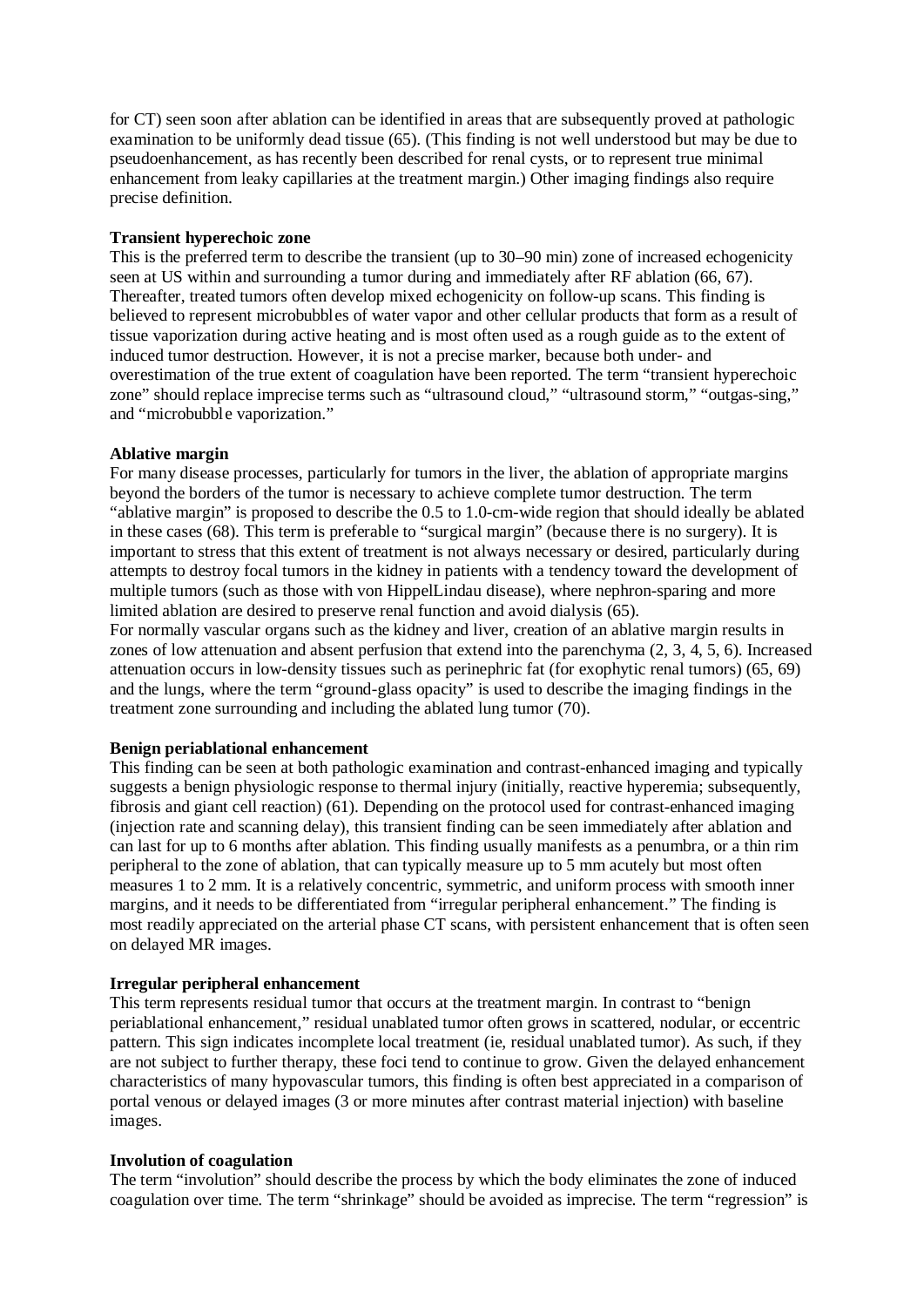likewise to be avoided, given that it is commonly used in the medical oncology literature to describe involution of just the tumor itself, rather than the induced coagulation that often involves both the tumor and the surrounding tissues (ie, the ablative margin). It is important to note that no or minimal involution does not imply treatment failure.

## **Other imaging findings**

Many other imaging findings that represent both host reaction to ablation and repair mechanisms will undoubtedly be seen and reported. Such findings include inflammatory stranding in the acute period after ablation and more chronic findings, such as fibrosis, scarring, and architectural distortion. In general, despite the tendency toward creative description, previously standardized radiological nomenclature should be used to describe these findings whenever possible. The number of new terms to describe these processes should be minimized to wherever new descriptive terminology imparts prognostic value (eg, differentiating between benign peri-tumoral enhancement and residual unablated tumor).

## **Reporting of Tumor and Ablation Sizes**

Appropriate uniform guidelines and standards are needed to report the extent of induced coagulation. In the past, comparisons between technologies have been made somewhat difficult because some authors report the largest diameter of induced coagulation, some report the average diameter, and some report the short-axis diameter. Additionally, coagulation has occasionally been reported as a volume of ablated tissue without any definition of dimensional measurements. Hence, uniform standards of comparison are essential and must be adopted.

## Index tumor

This is the preferred term to describe the initially identified tumor prior to ablation. This tumor should not be referred to as a "lesion" because this term could be confused with the zone of induced coagulation or the region of ablation at imaging.

## **Size classification of tumors**

Actual tumor sizes (mean  $\pm$  SD and range if applicable) should be reported. Given that appropriate ablation of adequate margins often represents the rate-limiting step for treatment effectiveness, the maximum diameter of the original tumor must be specified. However, many investigators perform analyses of their results on the basis of stratification of tumor sizes. In this regard, there is currently too much ambiguity and variability in the categorization of tumors by size. Investigators have reported upper limits of 2.0, 2.5, 3.0, and 5.0 cm in diameter for "small tumors" and 5 or 10 cm for "large tumors." These differences have made the direct comparison of results with different technologies challenging. We, therefore, recommend that if such categorization is performed, the tumor size classification should be standardized according to the following scale: small tumors, diameter of 3 cm or less; intermediate tumors, diameter of 3 to 5 cm; and large tumors, diameter of more than 5 cm. This classification was determined as the most practical because it parallels the current technical capabilities and effectiveness for most image-guided ablation therapies.

## **Comparing zones of coagulation among different ablation techniques**

Often, the extent of induced coagulation is reported in experimental studies as a vehicle for comparing different ablation technologies and parameter modifications [\(71,](http://www.jvir.org/article/PIIS105104430900308X/fulltext#bib71#bib71) [72\)](http://www.jvir.org/article/PIIS105104430900308X/fulltext#bib72#bib72). The extent of induced coagulation should include the short-axis diameter, given that this parameter influences the overall extent of necrosis that can be achieved from a single application of energy and is likely to be an important factor that influences technical success in clinical practice. Hence, while additional parameters can certainly be provided and may be potentially useful, at a minimum this should be the standard that is reported to enable honest comparison between techniques. Of course, given that the ablation of a tumor is performed in three dimensions (ie, it is a volumetric problem), ideally, all threedimensional measurements of the ablation zone and tumor should be provided, and less ideally, both measurements of the cross-sectional area should be provided. If volume is to be used as the only reported parameter, then a rationale must be specified. Average diameters should be accepted only if the tumor or zone of ablation is truly spherical, varying not more than 2 to 3 mm in cross-sectional diameter. It is further well known that many devices produce irregularly shaped zones of coagulation. Hence, the degree of uniformity or irregularity in the shape of the ablation zone should be specified.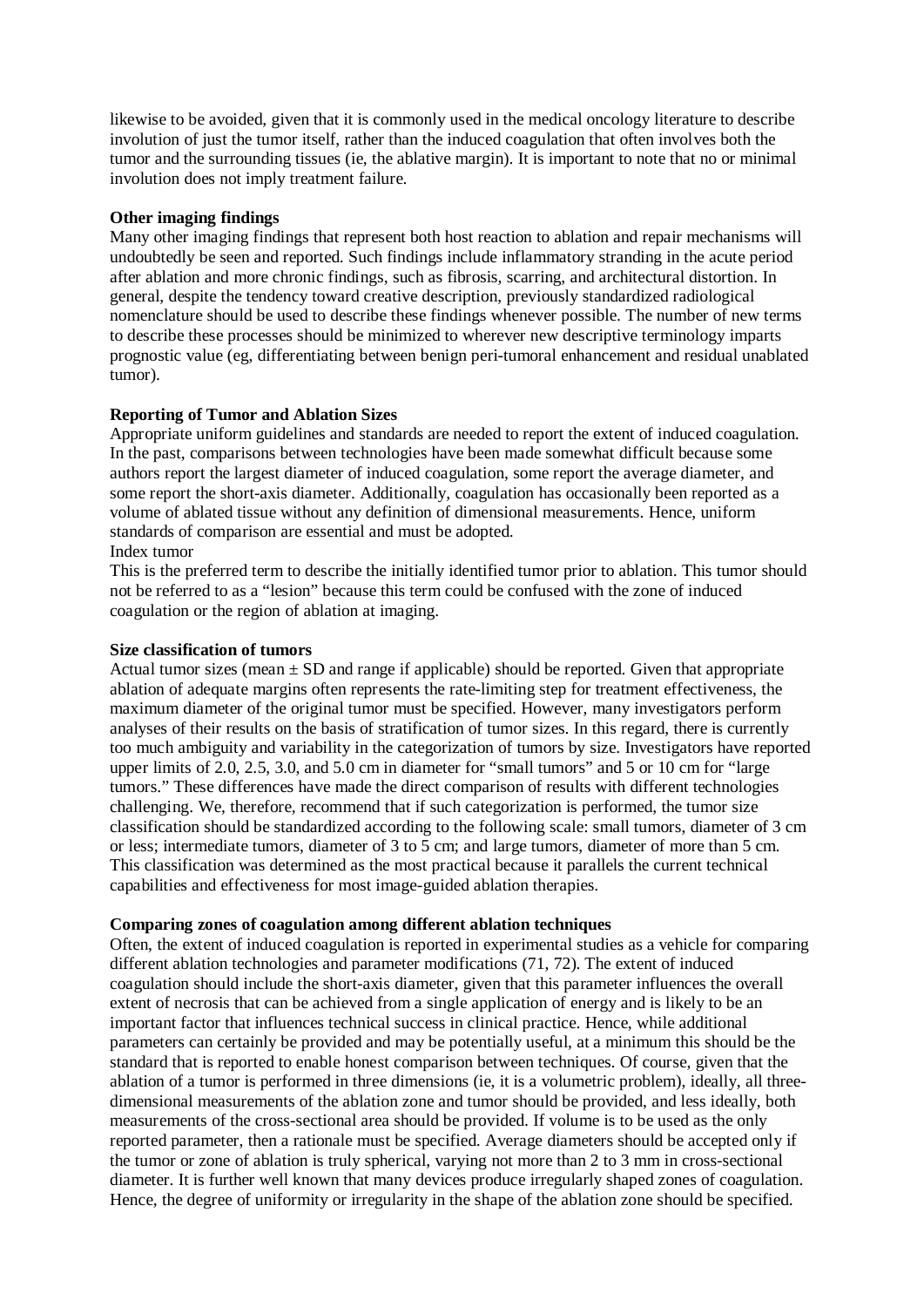It is important to stress that reliance on minimum and maximum sizes for the zone of ablation may not be useful for predicting clinical technical effectiveness because other technical factors are likely to be equally important. For instance, depending on the orientation of the energy applicator, a  $1 \times 2$ -cm tumor may be adequately treated with a  $2 \times 3$ -cm zone of ablation but not with a  $3 \times 2$ -cm zone of ablation. Ablation diameter or volume may also not tell the entire story. Although a  $3 \times 3$ -cm zone of coagulation may completely cover a 2-cm-diameter tumor when it is correctly positioned; if the zone is off the mark, the entire tumor will not be destroyed.

## **Standardization of Follow-up**

## **B** return to article outline

Currently, definitions of the appropriate length of follow-up and the time points for technical success are not well established. One investigator's long-term follow-up is often another's short-term followup. Hence, specific guidelines need to be adhered to that depend on the type of disease treated and the intended goal of the study. Treatment study goals are generally related to one or more of the following four categories, which usually need to be distinguished from each another: (a) technical success, or, was the tumor treated according to the protocol? (b) technique effectiveness, or, was the tumor effectively ablated? (c) morbidity, or, were critical structures and complications avoided? and (d) outcomes, or, was there some improvement in survival, quality of life, or palliation?

## **Technical Success**

This term simply addresses whether the tumor was treated according to protocol and was covered completely. Tumor coverage can be assessed either during or immediately after the procedure. For example, MR imaging can be performed to monitor thermal injury and to show that the tumor is being covered completely during the procedure. Contrast-enhanced CT can be performed immediately after ablation. A tumor that is treated according to protocol and covered completely, as determined at the time of the procedure, is "technically successful." The importance of this term is to help investigators separate those patients in whom the protocol could not be executed completely, for either technical reasons or reasons related to comorbid disease, from those that were treated according to protocol.

## **Technique Effectiveness**

Distinction between "technical success" and "technique effectiveness" must be made. Effectiveness can only be demonstrated with appropriate clinical follow-up. "Technique effectiveness" should therefore refer to a prospectively defined time point (ie, immediately after the last course of a defined ablation protocol or at 1 wk or 1 mo after treatment), at which point "complete ablation" of macroscopic tumor as evidenced at imaging follow-up (or another specified end point) was achieved. The number of sessions (ie, the number of interventional procedures) to achieve the specified end point should likewise be defined. Authors are encouraged to report whether or not this complete ablation included an ablative margin.

Comparison of technical success and effectiveness between various ablation protocols has been challenging because many authors have adopted different terminology or guidelines. This problem is further compounded by our ability, and often the clinical need, to ablate a tumor over many sessions and the possibility of ablating growing foci of local tumor progression months after the initial course of therapy. A window of initial therapy for each ablation technique, during which it is reasonably expected that the tumor will be completely ablated, should be defined. For percutaneous thermal ablation, this window should ideally not exceed an upper limit of either one to four procedures or a specified time frame (up to  $1-3$  mo), depending on the size, type, and location of the tumor, as well as the rationale for therapy. We have purposefully left definition of this end point as a broad range, given evolving consensus on defining more specific parameters because each disease process may vary. If complete ablation cannot be achieved within these specified parameters, the tumor should be classified as "unsuccessfully treated."

## **Primary and Secondary Technique Effectiveness Rates**

Given that multiple treatments with image-guided tumor ablation therapy are often given over the course of the disease, primary and secondary technique effectiveness rates should be reported. The primary effectiveness rate is defined as the percentage of tumors that were successfully eradicated following the initial procedure or a defined course of treatment. The secondary or assisted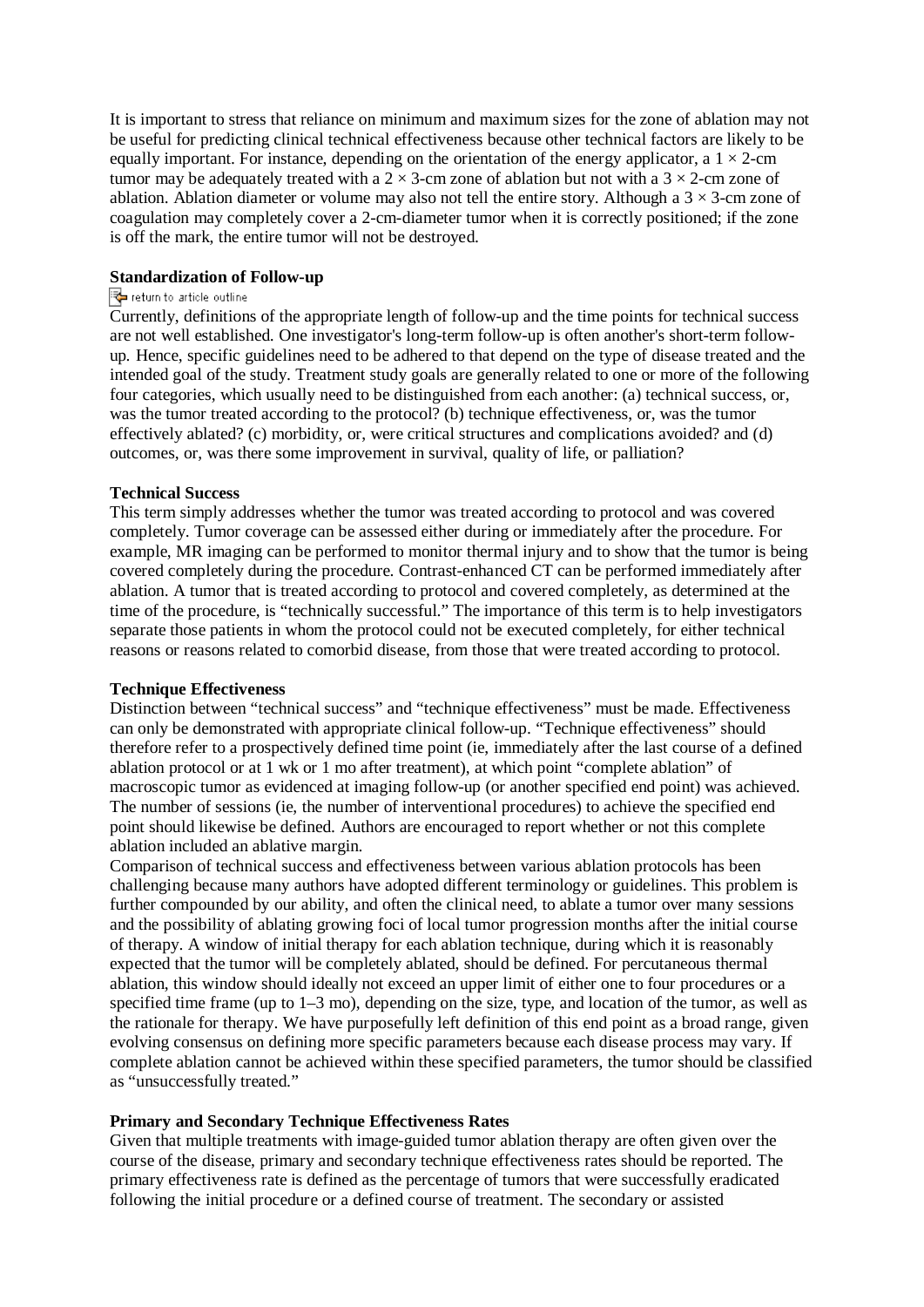effectiveness rate includes tumors that have undergone successful repeat ablation following identification of local tumor progression. The term re-treatment should be reserved for describing ablation of locally progressive tumor in cases where complete ablation was initially thought to have been achieved on the basis of imaging findings that demonstrated "adequate" ablation of the tumor. The technical success and technique effectiveness rates are very important as we define the limitations of our technologies, ideally in a manner similar to that used in other disciplines (ie, articles about surgical resection typically report a positive margin rate). Nevertheless, for some protocols, the concepts of local technical success and local tumor progression (ie, technique effectiveness) may have limited impact on the most important outcome parameter: patient survival. For example, use of three to four procedures or 1 month as the window of technique effectiveness may be of secondary importance if the patient lives for 5 years because of the treatment or if the tumor is completely eradicated over multiple courses of ablation therapy over many years.

## **Complete Ablation versus Partial Ablation**

Many reports have surfaced in which different degrees of partial ablation have been reported [\(22,](http://www.jvir.org/article/PIIS105104430900308X/fulltext#bib22#bib22) [30,](http://www.jvir.org/article/PIIS105104430900308X/fulltext#bib30#bib30) [33,](http://www.jvir.org/article/PIIS105104430900308X/fulltext#bib33#bib33) [73,](http://www.jvir.org/article/PIIS105104430900308X/fulltext#bib73#bib73) [74\)](http://www.jvir.org/article/PIIS105104430900308X/fulltext#bib74#bib74). While consensus has been achieved for defining complete and incomplete ablation, there has been a rather arbitrary definition of incomplete ablation. For example, some authors have reported nearly complete ablation as representing greater than 90% induced necrosis, while others have used a threshold of 95% necrosis of the index tumor. Nevertheless, it is the opinion of the majority of the committee that this kind of classification of partial ablation is not warranted in an overwhelming majority of cases, given that adequate data are lacking to support a difference in outcome between different levels of partial ablation. Furthermore, such percentages are often estimates and may be inaccurate. Hence, at this time, such stratification should be avoided. It is important to stress that the elimination of this type of stratification does not negate the utility or imply the lack of benefit of tumor ablation as a palliative method. However, other end points should be chosen (see below) when reporting these cases on the basis of the rationale of palliation.

## **Tumor Palliation**

The specified well-defined rationale for palliative therapy, as well as an appropriate method for assessing outcomes, must be provided. For example, if tumor ablation is valid as a vehicle for pain reduction, pre- and postprocedural pain scales should be obtained [\(75,](http://www.jvir.org/article/PIIS105104430900308X/fulltext#bib75#bib75) [76\)](http://www.jvir.org/article/PIIS105104430900308X/fulltext#bib76#bib76). If ablation is performed to reduce symptoms of a syndrome (such as carcinoid or other hormonally active or paraneoplastic tumors [\(77\)](http://www.jvir.org/article/PIIS105104430900308X/fulltext#bib77#bib77)), appropriate documentation of laboratory results from blood or urine obtained before and after therapy must be provided, and other symptom end points and grading systems must be specified and used. Needless to say, one cannot "palliate" asymptomatic tumors. Hence, the term debulking should be used to describe a procedure performed with the sole intent of inducing a reduction of tumor burden.

## **Failure of Therapy**

## **Causes of treatment failure**

The distinction between local incomplete therapy (tumor progression), new foci of disease in the target organ (especially the liver), and distant malignancy should be distinguished whenever possible and reported. Discrimination between "local tumor progression" and new tumor is important for determining the potential utility (ie, local treatment success rate) of a given method in the setting of many potentially confounding causes of the death of a given patient. Additionally, for patients with cirrhosis, the causes of mortality should be differentiated between hepatic disease and others.

## **Local tumor progression**

Many authors have used the term "local recurrence" to describe the appearance over follow-up of foci of untreated disease in tumors that were previously considered to be completely ablated. This is often a misnomer, given the fact that the tumor in essence did not recur but instead was never completely treated. Hence, the process often described is actually "residual unablated tumor." However, in many cases, it is virtually impossible to determine whether there was incompletely treated viable tumor that continued to grow or if a new tumor (or in the case of hepato-cellular carcinoma, "daughter" or "satellite" tumors) grew at the original site. Given this reality, local tumor progression is the preferred term over "local recurrence."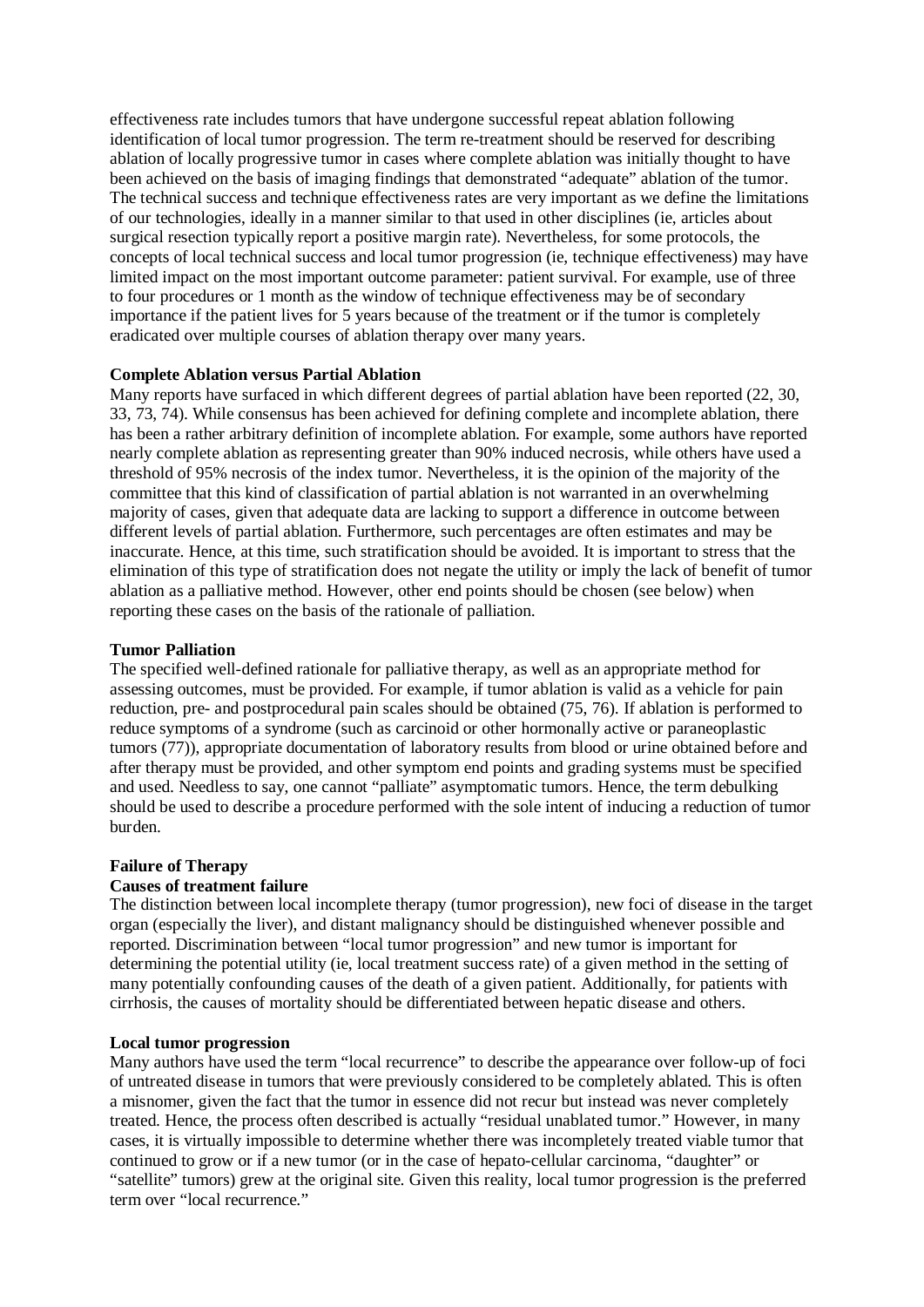## **Patient Mortality**

Given that the population of patients that is treated most often are those with cancer, substantial patient mortality that is unrelated to the ablation intervention is anticipated, particularly in clinical studies with long-term follow-up. Therefore, the cause of death should be specified as "tumor related" or due to "other causes." For tumor-related death, further subclassification (eg, differentiating death due to hepatic or diffuse metastatic burden), if possible, will often be useful because it can potentially shed further light on the effectiveness of therapy.

# **Complications**<br>**Exercit constructs** outline

The unified standardized SIR grading system should be used as outlined here [\(78,](http://www.jvir.org/article/PIIS105104430900308X/fulltext#bib78#bib78) [79\)](http://www.jvir.org/article/PIIS105104430900308X/fulltext#bib79#bib79). Complications should be reported by using the SIR standard table so that they can be categorized consistently according to severity. The definition of death is self-explanatory and should be reported on a perpatient basis. Any patient death within 30 days of image-guided tumor ablation should be addressed (SIR classification F). The specific cause of death should be reported, with the potential and degree of causality to the ablation procedure clearly specified. Major and minor complications and side effects should be reported on the basis of the number of ablation sessions on a per-session basis. However, ideally, the number of ablations performed should be included because multiple ablations increase the likelihood of complications [\(80,](http://www.jvir.org/article/PIIS105104430900308X/fulltext#bib80#bib80) [81\)](http://www.jvir.org/article/PIIS105104430900308X/fulltext#bib81#bib81).

The definition of major complication is an event that leads to substantial morbidity and disability, increasing the level of care, or results in hospital admission or substantially lengthened hospital stay (SIR classifications C-E). This includes any case in which a blood transfusion or interventional drainage procedure is required. All other complications are considered minor. It is important to stress that several complications, such as pneumothorax or tumor seeding, can be either a major or minor complications, depending on severity. For tumor seeding, this would depend on whether the ectopic tumor focus can be successfully ablated or otherwise treated.

Differentiation between immediate complications (up to 6–24 h following the procedure), periprocedural complications (within 30 d), and delayed complications (more than 30 d after ablation) is advised. This stratification will give the reader an idea of when specific complications or side effects are most likely to occur and assist in defining when and how to take adequate precautions. Ablationrelated complications should include problems encountered within the periprocedural (30 d) time period that can be related in any way to the procedure, as well as additional complications identified at delayed follow-up imaging that were judged to be highly likely due to the ablation therapy (eg, biliary ductal stricture, tumor seeding along the needle tract). Additionally, it should be specified which complications are being reported on a patient-by-patient basis (such as death) and whether the denominator represents the number of sessions or the number of tumors.

## **Side Effects**

Side effects are expected undesired consequences of the procedure that, although occurring frequently, rarely if ever result in substantial morbidity. These include pain, the postablation syndrome, asymptomatic pleural effusions, and minimal asymptomatic perihepatic (or renal) fluid or blood collections seen at imaging. Another such side effect would include asymptomatic imaging evidence of minimal thermal damage to adjacent structures without other evidence of negative sequelae (ie, "collateral damage"). An example of this would include when the zone of ablation extends beyond the liver capsule to include small portions of the diaphragm or kidney. These are not true complications because they do not lead to an unexpected increased level of care.

## **Pain**

Even with appropriate conscious sedation techniques, patients may experience pain during ablation procedures. Additionally, depending on the organ site, many patients may experience grade 1 to 2 pain for several days, occasionally lasting 1 to 2 weeks following an ablation procedure. Last, thermal ablation, particularly RF, is being used with increased frequency as a method for treating refractory metastatic and primary bone tumor pain [\(75,](http://www.jvir.org/article/PIIS105104430900308X/fulltext#bib75#bib75) [76\)](http://www.jvir.org/article/PIIS105104430900308X/fulltext#bib76#bib76). We, therefore, propose adoption of the Common Toxicity Criteria of the National Cancer Institute for reporting pain (this document can be downloaded from the Web sit[e ctep.cancer.gov/reporting/ctc.html\)](http://ctep.cancer.gov/reporting/ctc.html) [\(82\)](http://www.jvir.org/article/PIIS105104430900308X/fulltext#bib82#bib82): grade 0, no pain; grade 1, mild pain that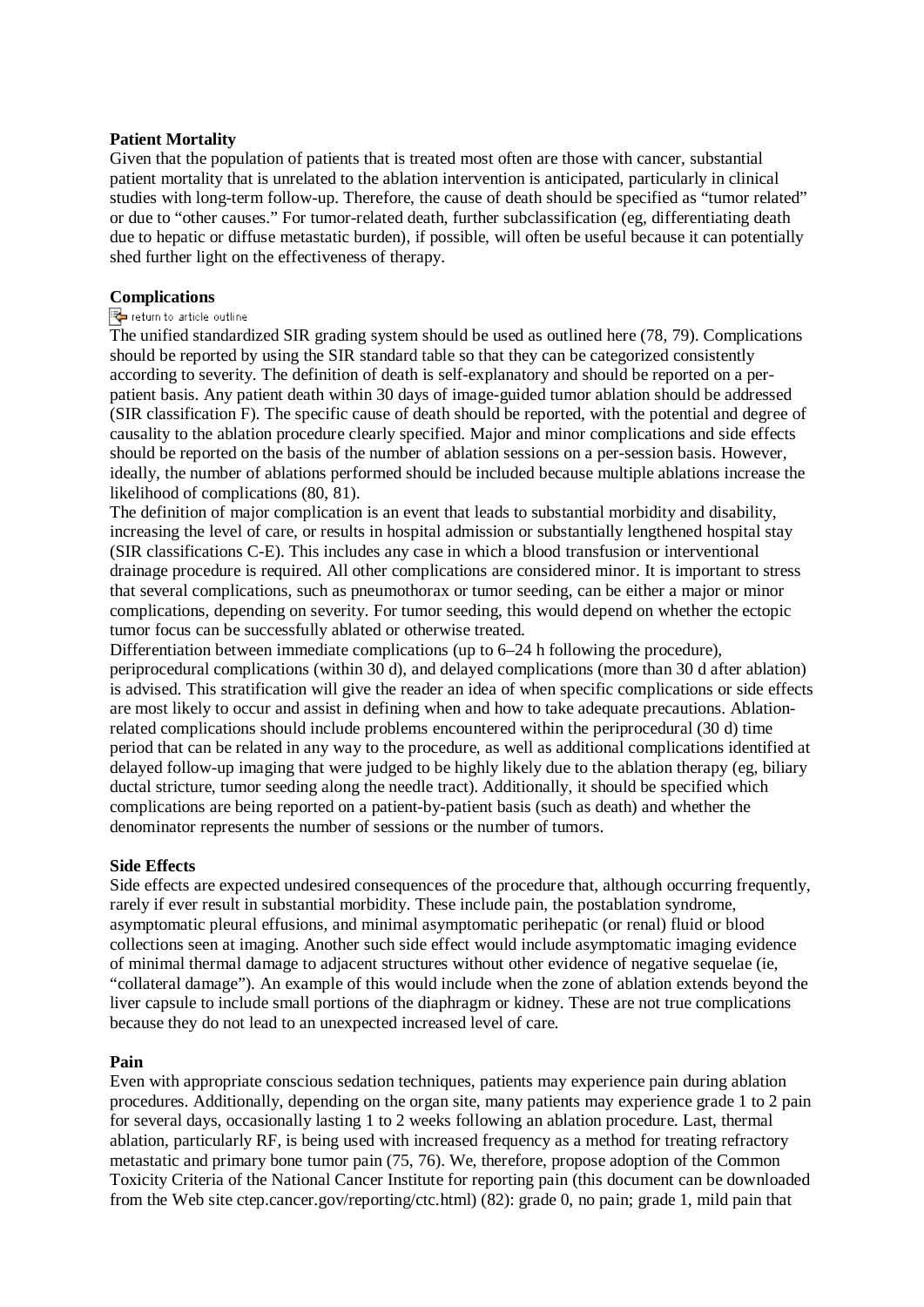does not interfere with function; grade 2, moderate pain or pain or analgesics that interfere with function but not interfere with activities of daily living; grade 3, severe pain or pain or analgesics that severely interfere with activities of daily living; and grade 4, disabling pain.

## **Postablation Syndrome**

This syndrome is a transient self-limiting symptom or sign complex of low-grade fever and general malaise [\(44,](http://www.jvir.org/article/PIIS105104430900308X/fulltext#bib44#bib44) [83\)](http://www.jvir.org/article/PIIS105104430900308X/fulltext#bib83#bib83). The duration depends on the volume of necrosis produced and the overall condition of the patient. If small areas are treated, the patient is unlikely to experience postablation syndrome at all. If very large areas of liver tumors are ablated, the syndrome may persist for 2 to 3 weeks. The majority of patients who have this syndrome will experience some malaise for 2 to 7 days depending on the volume of tumor and surrounding tissue ablated and the integrity of the patient's immune system (ie, patients being treated with steroids or those who have small tumors may experience postablation syndrome).

## **Follow-up and Outcomes**

Outcomes of interest may include local response, systemic response (pain, cancer syndromes, etc), quality of life, or survival. For those studies that deal with the quality of life, some form of objective measurement must be used both before and after treatment. Ideally, previously validated scales or metrics should be used and appropriately referenced.

## **Imaging follow-up**

Currently, despite a reliance on imaging findings to determine the extent of "unablated residual tumor," there is a lack of consensus on a standard follow-up interval regimen for imaging. The most common approach taken by members of the Working Group includes contrast-enhanced CT or MR imaging within 6 weeks of the initial ablation to determine whether additional ablation therapy is required (many centers perform this examination on the day of the initial procedure) and thereafter every 3 to 4 months to determine technique effectiveness. Imaging intervals may also vary depending on the type of underlying tumor and the goals of treatment. At a minimum, the intervals at which follow-up imaging was performed should be clearly specified.

Although standard imaging criteria for response assessments have been defined for evaluation of other cancer therapies, these criteria focus almost exclusively on tumor size [\(84\)](http://www.jvir.org/article/PIIS105104430900308X/fulltext#bib84#bib84). However, given the heavy reliance on morphologic features other than size in the assessment of results of ablation therapy, exclusive reliance on tumor size does not provide a complete imaging assessment of tumor response and may even lead to erroneous conclusions about the effectiveness of the therapy [\(85\)](http://www.jvir.org/article/PIIS105104430900308X/fulltext#bib85#bib85). Therefore, in addition to reporting index tumor and the zone of ablation diameters, assessment of tumor enhancement or lack thereof should also be included in the imaging response assessment following ablation therapy.

## **Length of follow-up**

Currently, many, if not most, published studies for most tumor ablation technologies are preliminary and include only a limited number of patients, with longer periods of follow-up. However, ideally, we will need studies in which large numbers of patients are followed up. When survival and disease-free survival are assessed, an appropriate length of follow-up should be selected on the basis of tumor biology and accepted criteria for other therapies for a given tumor type. For example, the surgery literature has required long-term follow-up of more than 5 years for determining the effect of various therapies on survival for colorectal metastases to the liver or hepatomas [\(86,](http://www.jvir.org/article/PIIS105104430900308X/fulltext#bib86#bib86) [87,](http://www.jvir.org/article/PIIS105104430900308X/fulltext#bib87#bib87) [88\)](http://www.jvir.org/article/PIIS105104430900308X/fulltext#bib88#bib88). For other tumors, the appropriate length of follow-up may vary and, indeed for more rapidly growing tumors, such as those in the lung, the length of follow-up may be shorter. For slow-growing tumors, such as primary renal cell carcinoma, the length of follow-up may need to be longer. As a general rule, we advocate the rapid establishment of a consensus on acceptable follow-up times for different tumors. Regardless, on the basis of these concerns, we recommend reporting of the actual mean and/or median length of follow-up (with ranges and/or standard deviations, as appropriate) rather than arbitrary classification into short, intermediate, or long.

**Other Important Aspects Requiring Attention When Reporting Clinical Results**

For return to article outline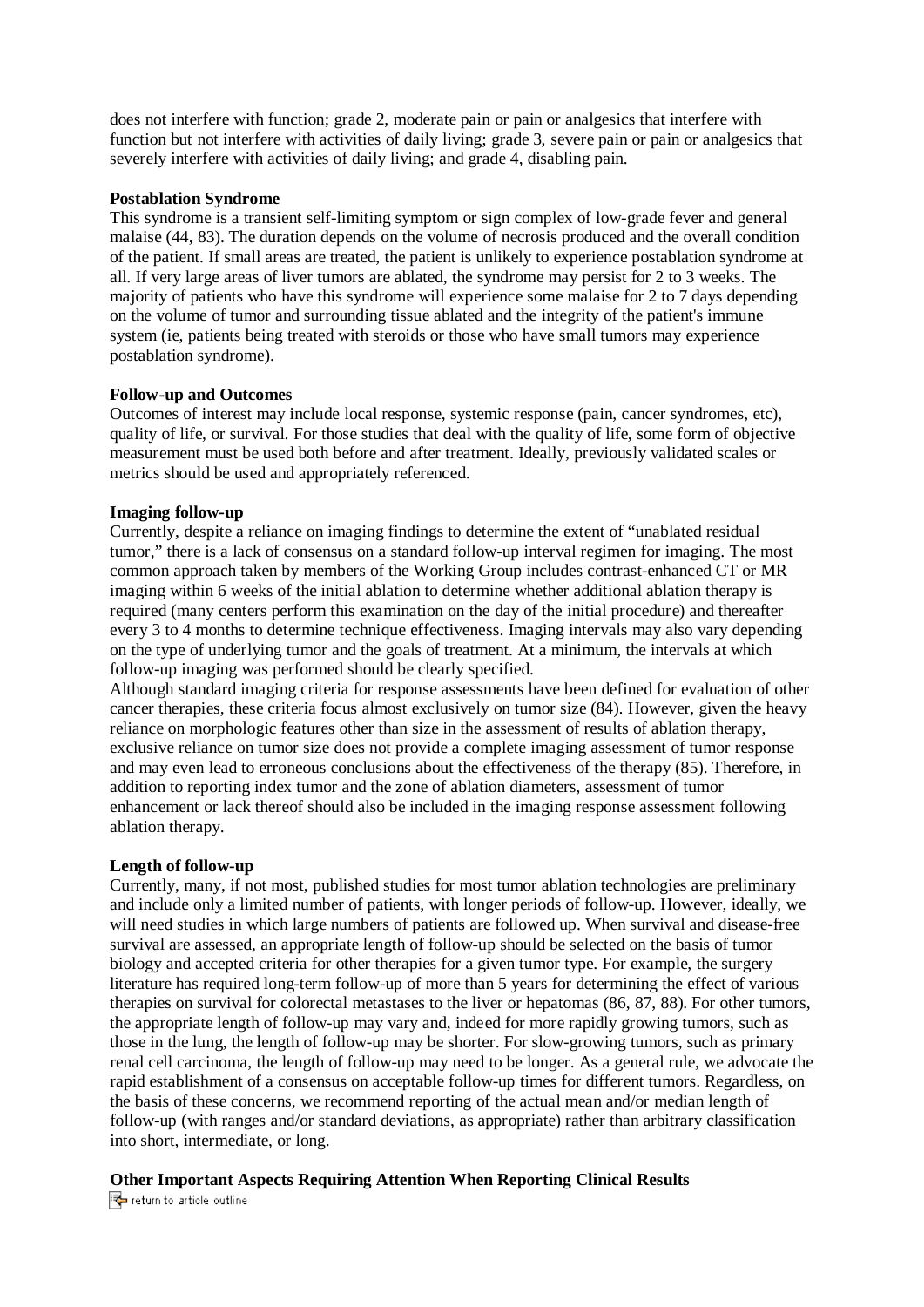## **Technique Parameters to Be Provided for Publication**

It is our belief that many published series do not provide enough technical detail to permit duplication of the investigators' efforts. This problem is compounded by the fact that there are many different types of ablation equipment on the market and in development and these often change. Hence, the specification of the parameters such as duration of energy applied and manufacturer must be provided. Also, the number of treatment sessions for each tumor should be specified. The procedure approach (ie, whether the procedure was performed percutaneously, laparoscopically, or endoscopically) should also be clearly specified. Additional parameters to be provided for publication should include the following: (a) whether the procedure is performed with general anesthesia or conscious sedation (the specifics of anesthetics and medications administered during the procedure and in the recovery phase should be always reported, including agent, dose, and route), (b) the types of imaging guidance (CT, CT fluoroscopy, US, MR imaging), (c) whether the patient was hospitalized, (d) the number of sessions required to initially achieve technical success, and (e) the subsequent rates of other tumors requiring additional ablation therapy. Last, any repositioning of the applicator during the ablation and the procedure for applicator removal (ie, use of fiber enclosure or other closure devices) should be noted.

## **Other Study Population Data to Be Reported**

The study population should be rigorously described, including inclusion and exclusion criteria and tumor type and size. The degree of proof of disease required for entry into the study (ie, biopsy, imaging, or serologic criteria) should be clearly specified. Pretreatment evaluation also needs to be reported. In addition to an appropriate focus on anatomy (ie, the organ, tumor size, location, and number), the pretreatment evaluation should also include tumor stage (ie, spread elsewhere), patient comorbidities, age, sex, and overall clinical debility, because outcomes such as mortality will depend on these factors. Obviously, a debilitated cachectic patient with widespread metastases will have a worse outcome following liver RF ablation than will an otherwise well patient. Findings of a recent study [\(89\)](http://www.jvir.org/article/PIIS105104430900308X/fulltext#bib89#bib89) have also suggested the potential complementary effects of chemotherapy and radiation therapy on ablation effectiveness. Hence, the administration of either of these therapies to patients enrolled in clinical trials of ablation should be specified. This should be further classified as having received the conventional oncologic therapies previously, around the time of ablation (within 1 mo) or during the follow-up period. The specific therapy protocol and the duration of therapy in relation to the ablation therapy should also be provided.

## **Accurate and Complete Delineation of Ablation Procedures**

Substantial confusion and difficulty in comparing results have arisen regarding the success and complication rates because patients may have had one or more tumors treated over multiple procedure sessions. Ideally, all four parameters (numbers of patients, tumors, treatment sessions, and ablation procedures) should be reported whenever possible. Additionally, results are often reported for heterogeneous populations of patients for which varied rationales for the procedure (cure vs. palliation) or outcomes (hepatic metastases vs. hepatocellular carcinoma) have been reported. Therefore, stratification of patients into appropriate categories is advised to avoid confusion and best facilitate extraction of clinically meaningful conclusions.

## **Minimizing Technical Jargon**

Although substantial technical jargon and marketing terminology appear in the peer-reviewed medical literature, these should not be used. For example, colloquial phrasing such as "lesioning" and "burning" are to be avoided when describing the application of thermal energy. Another example is the concept of "roll off" to describe the impedance control algorithm of a device of one particular manufacturer; this term should not be used.

## **Comparison to Other Treatments**

Given that most reports of image-guided therapy have been relatively small case series, a major benefit of uniform reporting standards is the ability to perform meta-analyses of outcomes to compare therapies [\(90\)](http://www.jvir.org/article/PIIS105104430900308X/fulltext#bib90#bib90). Clinical research studies should be reported in such a manner that the results can be directly compared to various cancer therapies, including other forms of image-guided ablation, surgery, radiation therapy, and chemo-therapy. The coin of the realm in oncology is survival, disease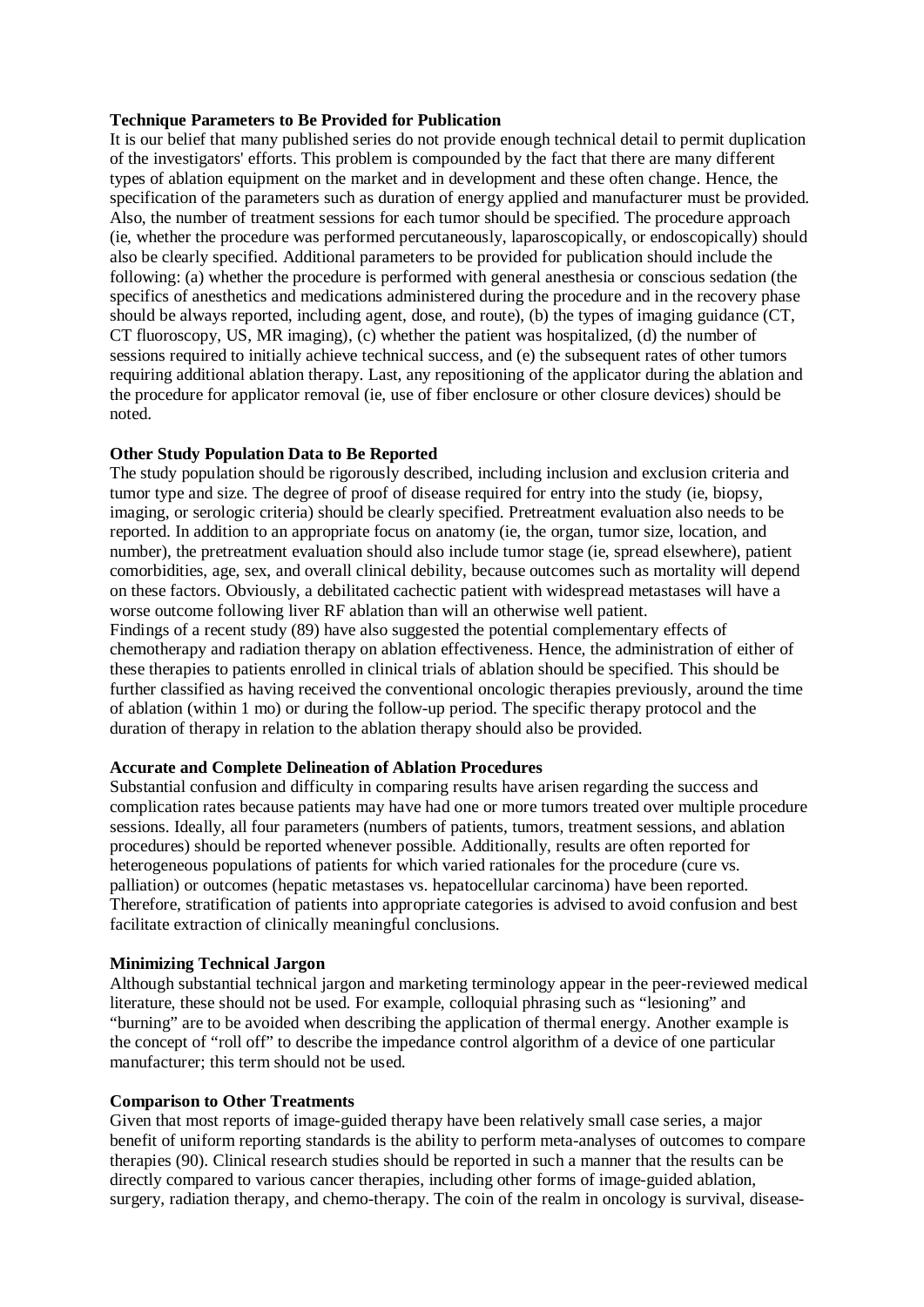free survival, and quality of life stratified according to disease stage and patient functional status [\(91,](http://www.jvir.org/article/PIIS105104430900308X/fulltext#bib91#bib91) [92\)](http://www.jvir.org/article/PIIS105104430900308X/fulltext#bib92#bib92). Nevertheless, there are limited data addressing these issues for most diseases treated with imageguided ablation [\(93\)](http://www.jvir.org/article/PIIS105104430900308X/fulltext#bib93#bib93). Thus, the committee wishes to stress the need for studies on organ-by-organ and disease-by-disease bases. Randomized, controlled, and blinded studies are considered the standard for pivotal studies and should be performed when possible [\(94,](http://www.jvir.org/article/PIIS105104430900308X/fulltext#bib94#bib94) [95,](http://www.jvir.org/article/PIIS105104430900308X/fulltext#bib95#bib95) [96,](http://www.jvir.org/article/PIIS105104430900308X/fulltext#bib96#bib96) [97\)](http://www.jvir.org/article/PIIS105104430900308X/fulltext#bib97#bib97). By the same token, the committee acknowledges both the very real obstacles to performing such studies, (patient recruitment, long periods of data collection, expense, multicenter organization, etc) and the benefit of reporting less robust forms of data, including retrospective studies, case series, and case reports [\(94,](http://www.jvir.org/article/PIIS105104430900308X/fulltext#bib94#bib94) [98\)](http://www.jvir.org/article/PIIS105104430900308X/fulltext#bib98#bib98).

## **Statistical Evaluation**

Regardless of the study type, rigorous statistical evaluation appropriate for the data collected should be presented [\(95,](http://www.jvir.org/article/PIIS105104430900308X/fulltext#bib95#bib95) [97\)](http://www.jvir.org/article/PIIS105104430900308X/fulltext#bib97#bib97). The primary and secondary study end points should be clearly stated. By bearing in mind that the data from individual studies may need to be treated differently, in general survival outcomes should be reported by using life-table (Kaplan-Meier) analysis. Patients should be randomized, if possible, and results should be reported on the basis of the intention to treat, whether patients were treated as randomized and whether they were treated per protocol (ie, excluding protocol violations). Outcomes may further need to be stratified according to multiple factors (tumor type, grade, and stage; functional status; comorbidities; etc). Appropriate methods for assessment of quality of life should likewise be selected [\(99\)](http://www.jvir.org/article/PIIS105104430900308X/fulltext#bib99#bib99).

## **Conclusions**

## For return to article outline

The intent of this proposal for standardization of terminology is to provide an appropriate vehicle for reporting the various aspects of image-guided ablation therapy. Our intent is to provide such a framework to facilitate the clearest communication between investigators and the greatest flexibility in comparison between the many new, exciting, and emerging technologies. Clearly, this is an ongoing process that will require modification as our understanding of these technologies improves, new treatment paradigms emerge, and greater consensus is achieved on standardizing the reporting of currently unresolved issues. Indeed, we welcome constructive feedback from the medical community at large in an attempt to further refine this proposal. Nevertheless, we encourage all of our colleagues to adopt the terminology and reporting strategies outlined in this proposal.

## **Acknowledgments**

## **B** return to article outline

The complete list of authors is S. Nahum Goldberg, MD (coordinated the publication of the initial document and served as topic leader during the subsequent revision of the draft), Clement J. Grassi, MD (chair of the SIR Technology Assessment Committee), John F. Cardella, MD, J. William Charboneau, MD, Gerald D. Dodd III, MD, Damian E. Dupuy, MD, Debra Gervais, MD, Alice R. Gillams, MD, Robert A. Kane, MD, Fred T. Lee, Jr, MD, Tito Livraghi, MD, John McGahan, MD, David A. Phillips, MD, Hyunchul Rhim, MD, Stuart G. Silverman, MD, Luigi Solbiati, MD, Thomas J. Vogl, MD, Bradford J. Wood, MD, Suresh Vedantham, MD, and David Sacks, MD (is SIR Standards Division Councilor). Other members of the Technology Assessment Committee who participated in the development of this clinical practice guideline are John Dean Barr, MD, Gary J. Becker, MD, John J. Borsa, MD, Patricia E. Cole, PhD, MD, Ram VSR Chavali, MD, William B. Crenshaw, MD, Michael D. Dake, MD, Chieh-Min Fan, MD, Ziv Haskal, MD, Randall T. Higashida, MD, Thomas B. Kinney, MD, Sanjoy Kundu, MD, Lindsay Machan, MD, Louis G. Martin, MD, Steven F. Millward, MD, Nilesh H. Patel, MD, Dheeraj Rajan, MD, James E. Silberzweig, MD, Curtis W. Bakal, MD, Curtis A. Lewis, MD, and Kenneth S. Rholl, MD. The authors also wish to acknowledge the other members of the International Working Group on Image-Guided Tumor Ablation who ratified the initial proposal.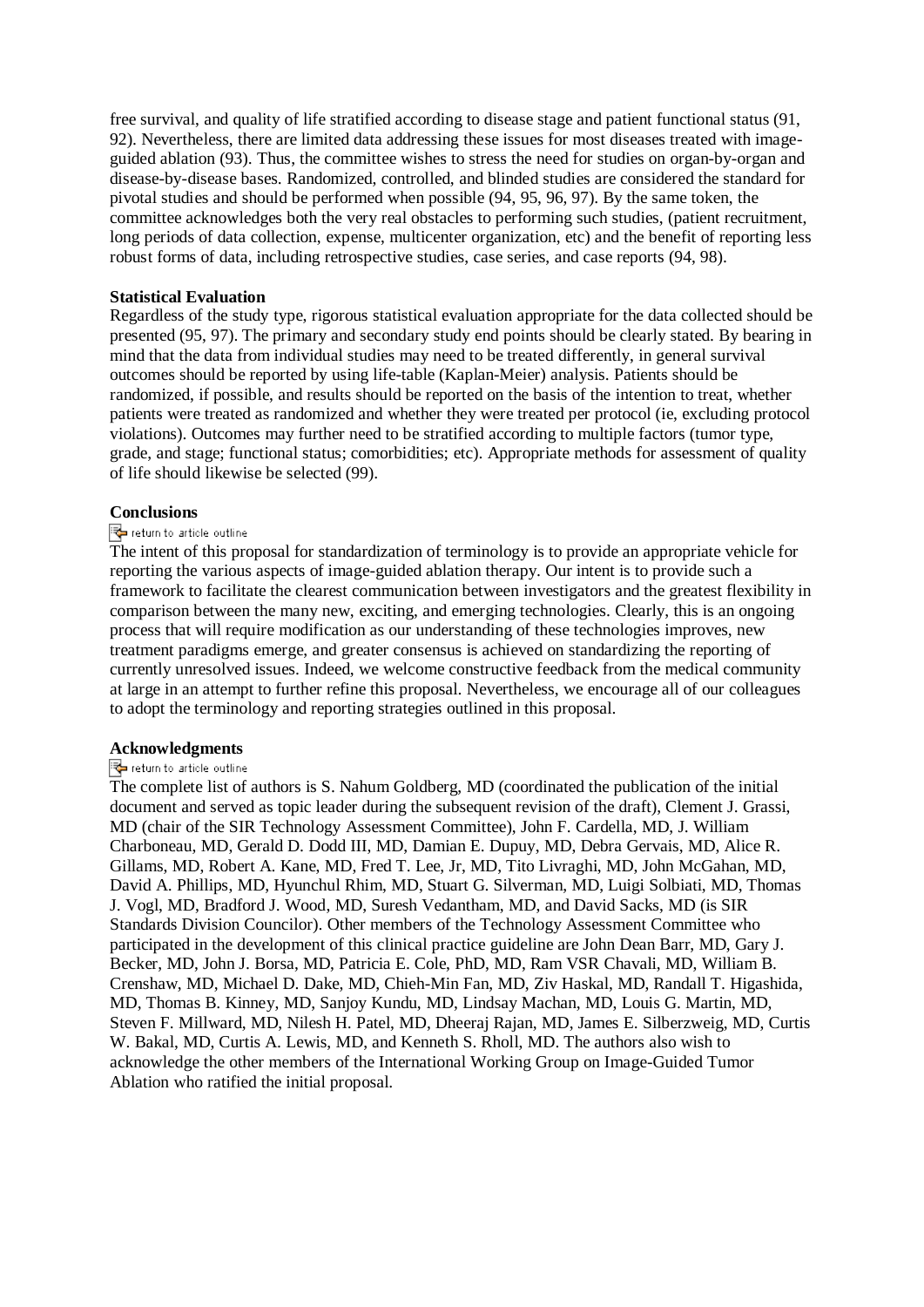## **References**

[1.](http://www.jvir.org/article/PIIS105104430900308X/fulltext#back-bib1#back-bib1) Goldberg SN, Charboneau JW, Dodd GD, et al. Image-guided tumor ablation: proposal for standardization of terms and reporting criteria. Radiology. 2003;228:335–345. [MEDLINE](http://www.jvir.org/medline/record/ivp_00338419_228_335) | [CrossRef](http://www.jvir.org/article/PIIS105104430900308X/fulltext##)  [2.](http://www.jvir.org/article/PIIS105104430900308X/fulltext#back-bib2#back-bib2) Goldberg SN, Gazelle GS, Mueller PR. Thermal ablation therapy for focal malignancy: a unified approach to underlying principles, techniques, and diagnostic imaging guidance. AJR Am J Roentgenol. 2000;174:323–331.

[3.](http://www.jvir.org/article/PIIS105104430900308X/fulltext#back-bib3#back-bib3) Dodd GD, Soulen MC, Kane RA, et al. Minimally invasive treatment of malignant hepatic tumors: at the threshold of a major breakthrough. RadioGraphics. 2000;20:9–27. [MEDLINE](http://www.jvir.org/medline/record/ivp_02715333_20_9)

[4.](http://www.jvir.org/article/PIIS105104430900308X/fulltext#back-bib4#back-bib4) Gazelle GS, Goldberg SN, Solbiati L, Livraghi T. Tumor ablation with radiofrequency energy. Radiology. 2000;217:633–646. [MEDLINE](http://www.jvir.org/medline/record/ivp_00338419_217_633)

[5.](http://www.jvir.org/article/PIIS105104430900308X/fulltext#back-bib5#back-bib5) Dupuy DE, Goldberg SN. Image-guided radiofrequency tumor ablation: challenges and opportunities—part II. J Vasc Interv Radiol. 2001;12:1135–1148. [Full Text](http://www.jvir.org/article/S1051-0443(07)61670-4/fulltext?refuid=S1051-0443(09)00308-X&refissn=1051-0443) [| Full-Text PDF \(3753](http://download.journals.elsevierhealth.com/pdfs/journals/1051-0443/PIIS1051044307616704.pdf?refuid=S1051-0443(09)00308-X&refissn=1051-0443&mis=.pdf)  [KB\) |](http://download.journals.elsevierhealth.com/pdfs/journals/1051-0443/PIIS1051044307616704.pdf?refuid=S1051-0443(09)00308-X&refissn=1051-0443&mis=.pdf) [MEDLINE](http://www.jvir.org/medline/record/ivp_10510443_12_1135) | [CrossRef](http://www.jvir.org/article/PIIS105104430900308X/fulltext##) 

[6.](http://www.jvir.org/article/PIIS105104430900308X/fulltext#back-bib6#back-bib6) Gillams AR. Thermal ablation of liver metastases. Abdom Imaging. 2001;26:361–368. [MEDLINE](http://www.jvir.org/medline/record/ivp_09428925_26_361) | [CrossRef](http://www.jvir.org/article/PIIS105104430900308X/fulltext##) 

[7.](http://www.jvir.org/article/PIIS105104430900308X/fulltext#back-bib7#back-bib7) Vierra M. Minimally invasive surgery. Annu Rev Med. 1995;46:147–158. [MEDLINE](http://www.jvir.org/medline/record/ivp_00664219_46_147) [| CrossRef](http://www.jvir.org/article/PIIS105104430900308X/fulltext##)  [8.](http://www.jvir.org/article/PIIS105104430900308X/fulltext#back-bib8#back-bib8) Siperstein A, Garland A, Engle K, et al. Local recurrence after laparoscopic radiofrequency thermal ablation of hepatic tumors. Ann Surg Oncol. 2000;7:106–113[. MEDLINE](http://www.jvir.org/medline/record/ivp_10689265_7_106) | [CrossRef](http://www.jvir.org/article/PIIS105104430900308X/fulltext##) 

[9.](http://www.jvir.org/article/PIIS105104430900308X/fulltext#back-bib9#back-bib9) Curley SA, Izzo F, Ellis LM, Nicolas Vauthey J, Vallone P. Radiofrequency ablation of hepatocellular cancer in 110 patients with cirrhosis. Ann Surg. 2000;232:381–391. [MEDLINE](http://www.jvir.org/medline/record/ivp_00034932_232_381) | [CrossRef](http://www.jvir.org/article/PIIS105104430900308X/fulltext##) 

[10.](http://www.jvir.org/article/PIIS105104430900308X/fulltext#back-bib10#back-bib10) Camma C, Schepis F, Orlando A, et al. Transarterial chemoembolization for unresectable hepatocellular carcinoma: meta-analysis of randomized controlled trials. Radiology. 2002;224:47–54. [MEDLINE](http://www.jvir.org/medline/record/ivp_00338419_224_47) | [CrossRef](http://www.jvir.org/article/PIIS105104430900308X/fulltext##) 

[11.](http://www.jvir.org/article/PIIS105104430900308X/fulltext#back-bib11#back-bib11) Ramsey DE, Kernagis LY, Soulen MC, Geschwind JF. Chemoembolization of hepatocellular arcinoma. J Vasc Interv Radiol. 2002;13(pt 2):S211–S221. [Abstract](http://www.jvir.org/article/S1051-0443(07)61789-8/abstract?refuid=S1051-0443(09)00308-X&refissn=1051-0443) | [Full Text](http://www.jvir.org/article/S1051-0443(07)61789-8/fulltext?refuid=S1051-0443(09)00308-X&refissn=1051-0443) [| Full-Text PDF \(428](http://download.journals.elsevierhealth.com/pdfs/journals/1051-0443/PIIS1051044307617898.pdf?refuid=S1051-0443(09)00308-X&refissn=1051-0443&mis=.pdf)  [KB\) |](http://download.journals.elsevierhealth.com/pdfs/journals/1051-0443/PIIS1051044307617898.pdf?refuid=S1051-0443(09)00308-X&refissn=1051-0443&mis=.pdf) [MEDLINE](http://www.jvir.org/medline/record/ivp_10510443_13_S211) [| CrossRef](http://www.jvir.org/article/PIIS105104430900308X/fulltext##) 

[12.](http://www.jvir.org/article/PIIS105104430900308X/fulltext#back-bib12#back-bib12) Livraghi T, Giorgio A, Marin G, et al. Hepatocellular carcinoma and cirrhosis in 746 patients: long-term results of percutaneous ethanol injection. Radiology. 1995;197:101–108. [MEDLINE](http://www.jvir.org/medline/record/ivp_00338419_197_101) [13.](http://www.jvir.org/article/PIIS105104430900308X/fulltext#back-bib13#back-bib13) Shiina S, Tagawa K, Niwa Y, et al. Percutaneous ethanol injection therapy for hepatocellular carcinoma: results in 146 patients. AJR Am J Roentgenol. 1993;160:1023–1028.

[14.](http://www.jvir.org/article/PIIS105104430900308X/fulltext#back-bib14#back-bib14) Ohnishi K, Yoshioka H, Ito S, Fujiwara K. Prospective randomized controlled trial comparing percutaneous acetic acid injection and percutaneous ethanol injection for small hepatocellular carcinoma. Hepatology. 1998;27:67–72. [MEDLINE](http://www.jvir.org/medline/record/ivp_02709139_27_67) | [CrossRef](http://www.jvir.org/article/PIIS105104430900308X/fulltext##) 

[15.](http://www.jvir.org/article/PIIS105104430900308X/fulltext#back-bib15#back-bib15) Goldberg SN, Dupuy DE. Image-guided radiofrequency tumor ablation: challenges and opportunities—part I. J Vasc Interv Radiol. 2001;12:1021–1032[. Full Text](http://www.jvir.org/article/S1051-0443(07)61587-5/fulltext?refuid=S1051-0443(09)00308-X&refissn=1051-0443) | [Full-Text PDF \(1665 KB\)](http://download.journals.elsevierhealth.com/pdfs/journals/1051-0443/PIIS1051044307615875.pdf?refuid=S1051-0443(09)00308-X&refissn=1051-0443&mis=.pdf)  | [MEDLINE](http://www.jvir.org/medline/record/ivp_10510443_12_1021) | [CrossRef](http://www.jvir.org/article/PIIS105104430900308X/fulltext##) 

[16.](http://www.jvir.org/article/PIIS105104430900308X/fulltext#back-bib16#back-bib16) McGahan JP, Gu WZ, Brock JM, Tesluk H, Jones CD. Hepatic ablation using bipolar radiofrequency electrocautery. Acad Radiol. 1996;3:418–422. [Abstract](http://www.academicradiology.org/article/S1076-6332(05)80677-4/abstract?refuid=S1051-0443(09)00308-X&refissn=1051-0443) | [Full-Text PDF \(1480 KB\) |](http://download.journals.elsevierhealth.com/pdfs/journals/1076-6332/PIIS1076633205806774.pdf?refuid=S1051-0443(09)00308-X&refissn=1051-0443&mis=.pdf)  [MEDLINE](http://www.academicradiology.org/medline/record/ivp_10766332_3_418) | [CrossRef](http://www.jvir.org/article/PIIS105104430900308X/fulltext##) 

[17.](http://www.jvir.org/article/PIIS105104430900308X/fulltext#back-bib17#back-bib17) LeVeen RF. Laser hyperthermia and radiofrequency ablation of hepatic lesions. Semin Interv Radiol. 1997;14:313–324.

[18.](http://www.jvir.org/article/PIIS105104430900308X/fulltext#back-bib18#back-bib18) Arata MA, Nisenbaum HL, Clark TW, Soulen MC. Percutaneous radiofrequency ablation of liver tumors with the LeVeen probe: is roll-off predictive of response?. J Vasc Interv Radiol. 2001;12:455– 458. [Abstract](http://www.jvir.org/article/S1051-0443(07)61884-3/abstract?refuid=S1051-0443(09)00308-X&refissn=1051-0443) | [Full Text](http://www.jvir.org/article/S1051-0443(07)61884-3/fulltext?refuid=S1051-0443(09)00308-X&refissn=1051-0443) | [Full-Text PDF \(110 KB\) |](http://download.journals.elsevierhealth.com/pdfs/journals/1051-0443/PIIS1051044307618843.pdf?refuid=S1051-0443(09)00308-X&refissn=1051-0443&mis=.pdf) [MEDLINE](http://www.jvir.org/medline/record/ivp_10510443_12_455) | [CrossRef](http://www.jvir.org/article/PIIS105104430900308X/fulltext##) 

[19.](http://www.jvir.org/article/PIIS105104430900308X/fulltext#back-bib19#back-bib19) Rossi S, Buscarini E, Garbagnati F, et al. Percutaneous treatment of small hepatic tumors by an expandable RF needle electrode. AJR Am J Roentgenol. 1998;170:1015–1022.

[20.](http://www.jvir.org/article/PIIS105104430900308X/fulltext#back-bib20#back-bib20) Buscarini L, Buscarini E, Di Stasi M, Vallisa D, Quaretti P, Rocca A. Percutaneous radiofrequency ablation of small hepatocellular carcinoma: long-term results. Eur Radiol. 2001;11:914–921. [MEDLINE](http://www.jvir.org/medline/record/ivp_09387994_11_914) | [CrossRef](http://www.jvir.org/article/PIIS105104430900308X/fulltext##) 

[21.](http://www.jvir.org/article/PIIS105104430900308X/fulltext#back-bib21#back-bib21) Lorentzen T. A cooled needle electrode for radiofrequency tissue ablation: thermodynamic aspects of improved performance compared with conventional needle design. Acad Radiol. 1996;3:556–563. [Abstract](http://www.academicradiology.org/article/S1076-6332(96)80219-4/abstract?refuid=S1051-0443(09)00308-X&refissn=1051-0443) | [Full-Text PDF \(3112 KB\) |](http://download.journals.elsevierhealth.com/pdfs/journals/1076-6332/PIIS1076633296802194.pdf?refuid=S1051-0443(09)00308-X&refissn=1051-0443&mis=.pdf) [MEDLINE](http://www.academicradiology.org/medline/record/ivp_10766332_3_556) | [CrossRef](http://www.jvir.org/article/PIIS105104430900308X/fulltext##)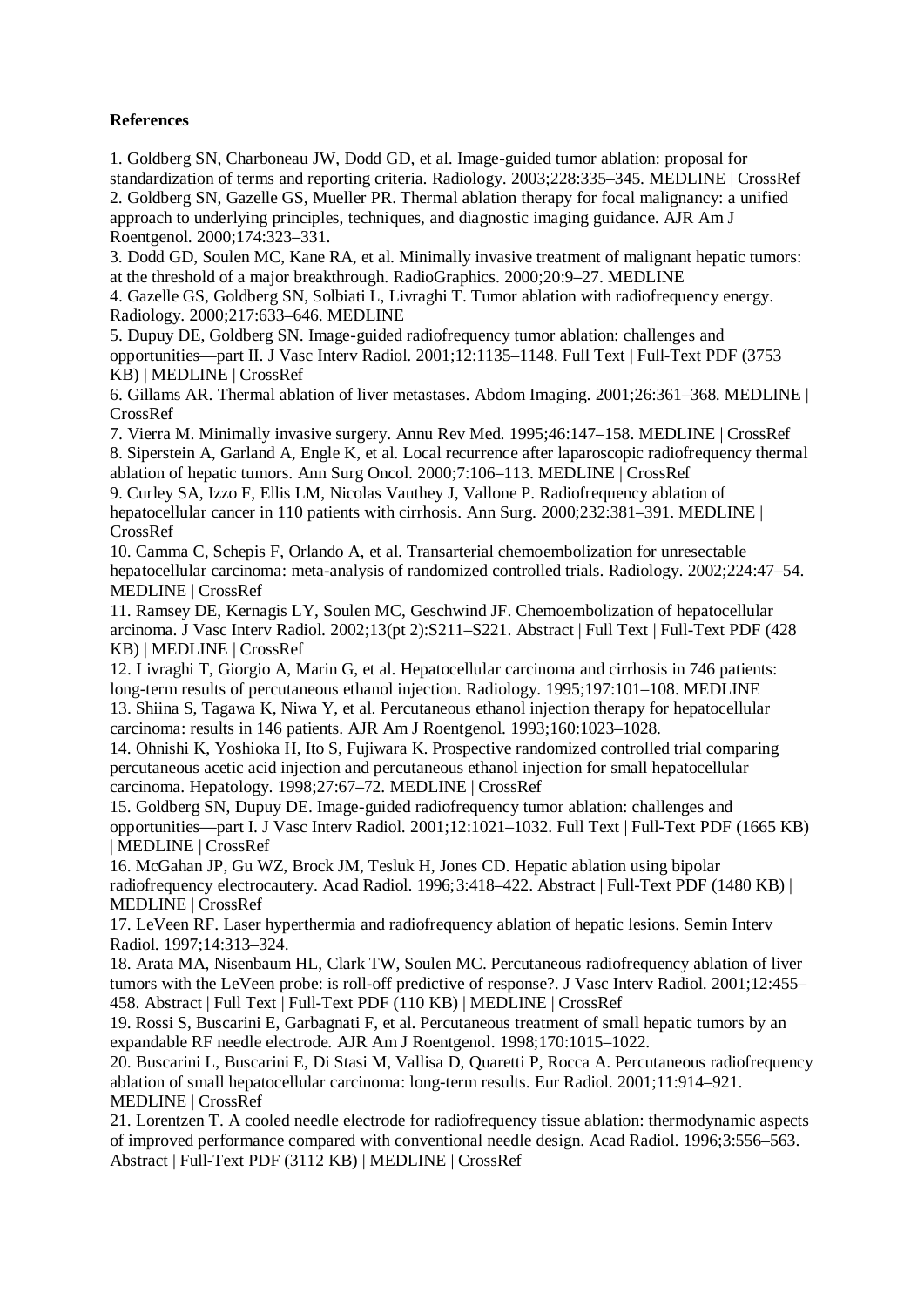[22.](http://www.jvir.org/article/PIIS105104430900308X/fulltext#back-bib22#back-bib22) Solbiati L, Livraghi T, Goldberg SN, et al. Percutaneous radio-frequency ablation of hepatic metastases from colorectal cancer: long-term results in 117 patients. Radiology. 2001;221:159–166. [MEDLINE](http://www.jvir.org/medline/record/ivp_00338419_221_159) | [CrossRef](http://www.jvir.org/article/PIIS105104430900308X/fulltext##) 

[23.](http://www.jvir.org/article/PIIS105104430900308X/fulltext#back-bib23#back-bib23) Vogl TJ, Mack M, Roggan A, et al. Internally cooled power laser for MR-guided interstitial laserinduced thermotherapy of liver lesions: initial clinical results. Radiology. 1998;209:381–385. **[MEDLINE](http://www.jvir.org/medline/record/ivp_00338419_209_381)** 

[24.](http://www.jvir.org/article/PIIS105104430900308X/fulltext#back-bib24#back-bib24) Goldberg SN, Solbiati L, Hahn PF, et al. Large-volume tissue ablation with radiofrequency by using a clustered, internally cooled electrode technique: laboratory and clinical experience in liver metastases. Radiology. 1998;209:371–379. [MEDLINE](http://www.jvir.org/medline/record/ivp_00338419_209_371)

[25.](http://www.jvir.org/article/PIIS105104430900308X/fulltext#back-bib25#back-bib25) Miao Y, Ni Y, Yu J, Zhang H, Baert A, Marchal G. An ex vivo study on radiofrequency tissue ablation: increased lesion size by using an "expandablewet" electrode. Eur Radiol. 2001;11:1841– 1847. [MEDLINE](http://www.jvir.org/medline/record/ivp_09387994_11_1841) | [CrossRef](http://www.jvir.org/article/PIIS105104430900308X/fulltext##) 

[26.](http://www.jvir.org/article/PIIS105104430900308X/fulltext#back-bib26#back-bib26) Kettenbach J, Köstler W, Rücklinger E, et al. Percutaneous saline-enhanced radiofrequency ablation of unresectable liver tumors: initial experience in 26 patients. AJR Am J Roentgenol. 2003;180:1537–1545.

[27.](http://www.jvir.org/article/PIIS105104430900308X/fulltext#back-bib27#back-bib27) Goldberg SN, Stein M, Gazelle GS, Sheiman RG, Kruskal JB, Clouse ME. Percutaneous radiofrequency tissue ablation: optimization of pulsed-RF technique to increase coagulation necrosis. J Vasc Interv Radiol. 1999;10:907–916. [Abstract](http://www.jvir.org/article/S1051-0443(99)70136-3/abstract?refuid=S1051-0443(09)00308-X&refissn=1051-0443) [| Full-Text PDF \(7595 KB\) |](http://download.journals.elsevierhealth.com/pdfs/journals/1051-0443/PIIS1051044399701363.pdf?refuid=S1051-0443(09)00308-X&refissn=1051-0443&mis=.pdf) [MEDLINE](http://www.jvir.org/medline/record/ivp_10510443_10_907) | [CrossRef](http://www.jvir.org/article/PIIS105104430900308X/fulltext##)  [28.](http://www.jvir.org/article/PIIS105104430900308X/fulltext#back-bib28#back-bib28) Goldberg SN, Ahmed M, Gazelle GS, et al. Radio-frequency thermal ablation with NaCl solution injection: effect of electrical conductivity on tissue heating and coagulation—phantom and porcine liver study. Radiology. 2001;219:157–165. [MEDLINE](http://www.jvir.org/medline/record/ivp_00338419_219_157)

[29.](http://www.jvir.org/article/PIIS105104430900308X/fulltext#back-bib29#back-bib29) Ahmed M, Lobo SM, Weinstein J, et al. Improved coagulation with saline solution pretreatment during radiofrequency tumor ablation in a canine model. J Vasc Interv Radiol. 2002;13:717–724. [Abstract](http://www.jvir.org/article/S1051-0443(07)61850-8/abstract?refuid=S1051-0443(09)00308-X&refissn=1051-0443) | [Full Text](http://www.jvir.org/article/S1051-0443(07)61850-8/fulltext?refuid=S1051-0443(09)00308-X&refissn=1051-0443) | [Full-Text PDF \(453 KB\) |](http://download.journals.elsevierhealth.com/pdfs/journals/1051-0443/PIIS1051044307618508.pdf?refuid=S1051-0443(09)00308-X&refissn=1051-0443&mis=.pdf) [MEDLINE](http://www.jvir.org/medline/record/ivp_10510443_13_717) | [CrossRef](http://www.jvir.org/article/PIIS105104430900308X/fulltext##) 

[30.](http://www.jvir.org/article/PIIS105104430900308X/fulltext#back-bib30#back-bib30) Vogl TJ, Müller P, Mack M, Straub R, Engelmann K, Neuhaus P. Liver metastases: interventional therapeutic techniques and results, state of the art. Eur Radiol. 1999;9:675–684. [MEDLINE](http://www.jvir.org/medline/record/ivp_09387994_9_675) | [CrossRef](http://www.jvir.org/article/PIIS105104430900308X/fulltext##)  [31.](http://www.jvir.org/article/PIIS105104430900308X/fulltext#back-bib31#back-bib31) Vogl TJ, Eichler K, Straub R, et al. Laser-induced thermotherapy of malignant liver tumors:

general principles, equipments, procedure—side effects, complications and results. Eur J Ultra-sound. 2001;13:117–127. [Abstract](http://www.journals.elsevierhealth.com/periodicals/ejus/article/S0929-8266(01)00125-2/abstract?refuid=S1051-0443(09)00308-X&refissn=1051-0443) | [Full Text](http://www.journals.elsevierhealth.com/periodicals/ejus/article/S0929-8266(01)00125-2/fulltext?refuid=S1051-0443(09)00308-X&refissn=1051-0443) | [Full-Text PDF \(2225 KB\) |](http://download.journals.elsevierhealth.com/pdfs/journals/0929-8266/PIIS0929826601001252.pdf?refuid=S1051-0443(09)00308-X&refissn=1051-0443&mis=.pdf) [MEDLINE](http://www.journals.elsevierhealth.com/periodicals/ejus/medline/record/ivp_09298266_13_117) [| CrossRef](http://www.jvir.org/article/PIIS105104430900308X/fulltext##) 

[32.](http://www.jvir.org/article/PIIS105104430900308X/fulltext#back-bib32#back-bib32) Nolsoe CP, Torp-Pedersen S, Burcharth F, et al. Interstitial hyperthermia of colorectal liver metastases with a US-guided Nd-YAG laser with a diffuser tip: a pilot clinical study. Radiology. 1993;187:333–337. [MEDLINE](http://www.jvir.org/medline/record/ivp_00338419_187_333)

[33.](http://www.jvir.org/article/PIIS105104430900308X/fulltext#back-bib33#back-bib33) Amin Z, Brown S, Lees WR. Liver tumor ablation by interstitial laser photo-coagulation: a review of experimental and clinical studies. Semin Interv Radiol. 1993;10:88–100.

[34.](http://www.jvir.org/article/PIIS105104430900308X/fulltext#back-bib34#back-bib34) Bown SG, Rogowska AZ, Whitelaw DE, et al. Photodynamic therapy for cancer of the pancreas. Gut. 2002;50:549–557. [MEDLINE](http://www.jvir.org/medline/record/ivp_00175749_50_549) | [CrossRef](http://www.jvir.org/article/PIIS105104430900308X/fulltext##) 

[35.](http://www.jvir.org/article/PIIS105104430900308X/fulltext#back-bib35#back-bib35) Shibata T, Iimuro Y, Yamamoto Y, et al. Small hepatocellular carcinoma: comparison of radiofrequency ablation and percutaneous microwave coagulation therapy. Radiology. 2002;223:331–337. [MEDLINE](http://www.jvir.org/medline/record/ivp_00338419_223_331) | [CrossRef](http://www.jvir.org/article/PIIS105104430900308X/fulltext##) 

[36.](http://www.jvir.org/article/PIIS105104430900308X/fulltext#back-bib36#back-bib36) Seki T, Tamai T, Nakagawa T, et al. Combination therapy with transcatheter arterial chemoembolization and percutaneous microwave coagulation therapy for hepatocellular carcinoma. Cancer. 2000;89:1245–1251.

[37.](http://www.jvir.org/article/PIIS105104430900308X/fulltext#back-bib37#back-bib37) Lu MD, Chen JW, Xie XY, et al. Hepatocellular carcinoma: US-guided percutaneous micowave coagulation therapy. Radiology. 2001;221:167–172. [MEDLINE](http://www.jvir.org/medline/record/ivp_00338419_221_167) | [CrossRef](http://www.jvir.org/article/PIIS105104430900308X/fulltext##) 

[38.](http://www.jvir.org/article/PIIS105104430900308X/fulltext#back-bib38#back-bib38) Jolesz FA, Hynynen K. Magnetic resonance image-guided focused ultra-sound surgery. Cancer J. 2002;8(suppl):S100–S112.

[39.](http://www.jvir.org/article/PIIS105104430900308X/fulltext#back-bib39#back-bib39) Deardorff DL, Diederich CJ. Ultra-sound applicators with internal water-cooling for high-powered interstitial thermal therapy. IEEE Trans Biomed Eng. 2000;47:1356–1365. [MEDLINE](http://www.jvir.org/medline/record/ivp_00189294_47_1356) [| CrossRef](http://www.jvir.org/article/PIIS105104430900308X/fulltext##)  [40.](http://www.jvir.org/article/PIIS105104430900308X/fulltext#back-bib40#back-bib40) Silverman SG, Tuncali K, Adams DF, et al. MR imaging-guided percutaneous cryotherapy of liver tumors: initial experience. Radiology. 2000;217:657–664. [MEDLINE](http://www.jvir.org/medline/record/ivp_00338419_217_657)

[41.](http://www.jvir.org/article/PIIS105104430900308X/fulltext#back-bib41#back-bib41) Copper IS. Cryogenic surgery: a new method of destruction or extirpation of benign or malignant tissues. N Engl J Med. 1963;268:743–749. [MEDLINE](http://www.jvir.org/medline/record/ivp_00284793_268_743)

[42.](http://www.jvir.org/article/PIIS105104430900308X/fulltext#back-bib42#back-bib42) Onik G, Kane R, Steele G, et al. Society of Gastrointestinal Radiologists Roscoe E. Miller Award: monitoring hepatic cryosurgery with sonography. AJR Am J Roentgenol. 1986;147:665–669.

[43.](http://www.jvir.org/article/PIIS105104430900308X/fulltext#back-bib43#back-bib43) Lee FT, Mahvi DM, Chosy SG, et al. Hepatic cryosurgery with intraoperative US guidance. Radiology. 1997;202:624–632. [MEDLINE](http://www.jvir.org/medline/record/ivp_00338419_202_624)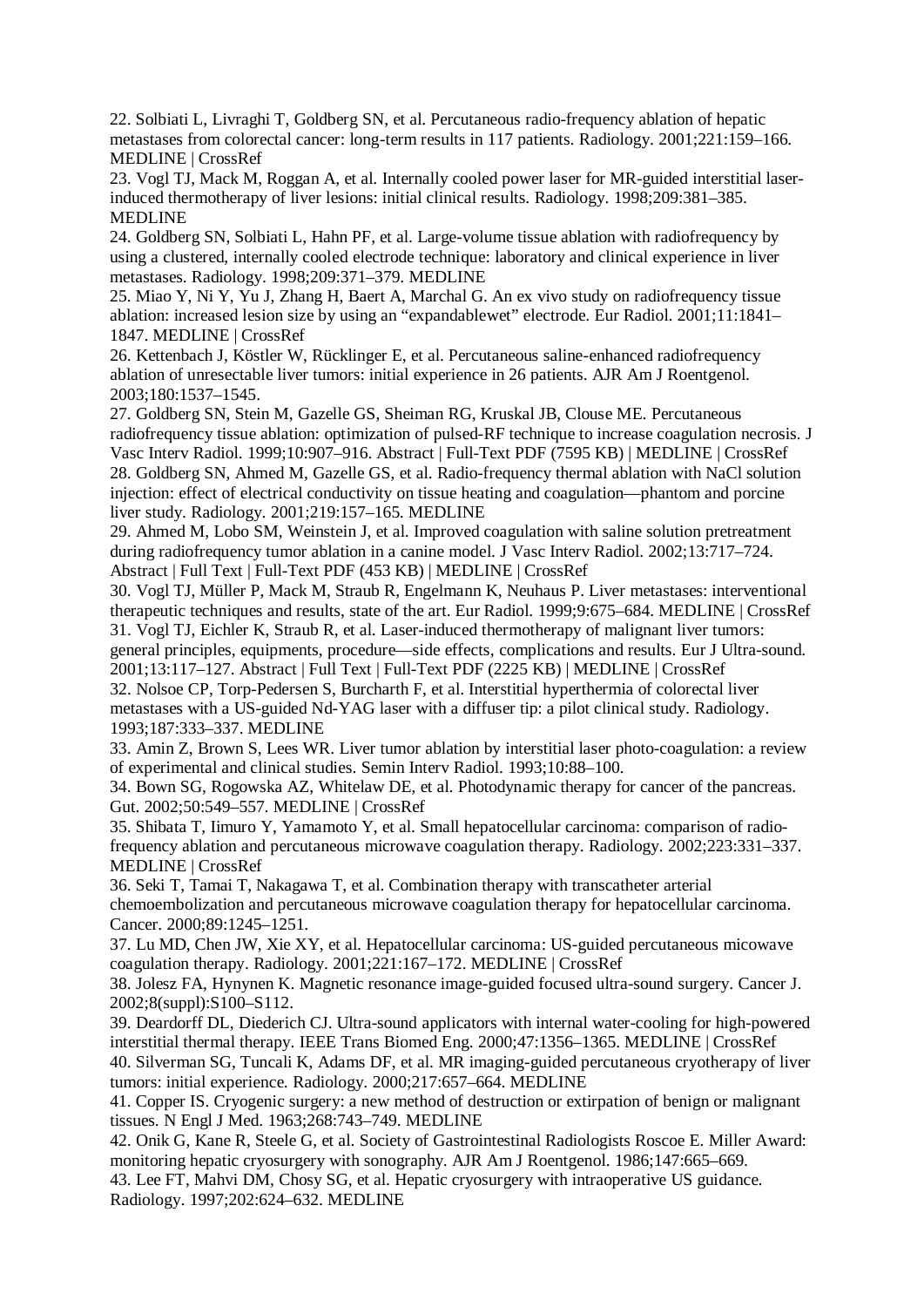[44.](http://www.jvir.org/article/PIIS105104430900308X/fulltext#back-bib44#back-bib44) Cozzi PJ, Stewart GJ, Morris DL. Thrombocytopenia after hepatic cryo-therapy for colorectal metastases: correlates with hepatocellular injury. World J Surg. 1994;18:774–777. [MEDLINE](http://www.jvir.org/medline/record/ivp_03642313_18_774) | [CrossRef](http://www.jvir.org/article/PIIS105104430900308X/fulltext##) 

[45.](http://www.jvir.org/article/PIIS105104430900308X/fulltext#back-bib45#back-bib45) Rubinsky B, Lee CY, Bastacky J, Onik GM. The process of freezing and the mechanism of damage during hepatic cryosurgery. Cryobiology. 1990;27:85–97. [MEDLINE](http://www.jvir.org/medline/record/ivp_00112240_27_85) | [CrossRef](http://www.jvir.org/article/PIIS105104430900308X/fulltext##)  [46.](http://www.jvir.org/article/PIIS105104430900308X/fulltext#back-bib46#back-bib46) Lu DS, Raman SS, Vodopich DJ, Wang M, Sayre J, Lassman C. Effect of vessel size on creation of hepatic radiofrequency lesions in pigs: assessment of the "heat sink" effect. AJR Am J Roentgenol. 2002;178:47–51.

[47.](http://www.jvir.org/article/PIIS105104430900308X/fulltext#back-bib47#back-bib47) Patterson EJ, Scudamore CH, Owen DA, et al. Radiofrequency ablation of porcine liver in vivo: effects of blood flow and treatment time on lesion size. Ann Surg. 1998;227:559–565[. MEDLINE](http://www.jvir.org/medline/record/ivp_00034932_227_559) | [CrossRef](http://www.jvir.org/article/PIIS105104430900308X/fulltext##) 

[48.](http://www.jvir.org/article/PIIS105104430900308X/fulltext#back-bib48#back-bib48) Goldberg SN, Hahn PF, Tanabe KK, et al. Percutaneous radiofrequency tissue ablation: does perfusion-mediated tissue cooling limit coagulation necrosis?. J Vasc Interv Radiol. 1998;9:101–111. [Abstract](http://www.jvir.org/article/S1051-0443(98)70491-9/abstract?refuid=S1051-0443(09)00308-X&refissn=1051-0443) | [Full-Text PDF \(9157 KB\) |](http://download.journals.elsevierhealth.com/pdfs/journals/1051-0443/PIIS1051044398704919.pdf?refuid=S1051-0443(09)00308-X&refissn=1051-0443&mis=.pdf) [MEDLINE](http://www.jvir.org/medline/record/ivp_10510443_9_101) | [CrossRef](http://www.jvir.org/article/PIIS105104430900308X/fulltext##) 

[49.](http://www.jvir.org/article/PIIS105104430900308X/fulltext#back-bib49#back-bib49) Lees WR, Gillams AR, Schumillian C, Branda H. Hypotensive anaesthesia improved the effectiveness of radiofrequency ablation in the liver. (abstr) Radiology. 2000;217(P):228. [MEDLINE](http://www.jvir.org/medline/record/ivp_00338419_217_228) [50.](http://www.jvir.org/article/PIIS105104430900308X/fulltext#back-bib50#back-bib50) de Baere T, Bessoud B, Dromain C, et al. Percutaneous radiofrequency ablation of hepatic tumors during temporary venous occlusion. AJR Am J Roentgenol. 2002;178:53–59.

[51.](http://www.jvir.org/article/PIIS105104430900308X/fulltext#back-bib51#back-bib51) Rossi S, Garbagnati F, Lencioni R, et al. Percutaneous radio-frequency thermal ablation of nonresectable hepatocellular carcinoma after occlusion of tumor blood supply. Radiology. 2000;217:119–126. [MEDLINE](http://www.jvir.org/medline/record/ivp_00338419_217_119)

[52.](http://www.jvir.org/article/PIIS105104430900308X/fulltext#back-bib52#back-bib52) Lencioni R, Cioni D, Donati F, Bartolozzi C. Combination of interventional therapies in hepatocellular carcinoma. Hepatogastroenterology. 2001;48:8–14. [MEDLINE](http://www.jvir.org/medline/record/ivp_01726390_48_8)

[53.](http://www.jvir.org/article/PIIS105104430900308X/fulltext#back-bib53#back-bib53) Jolesz FA, Silverman SG. Interventional magnetic resonance therapy. Semin Interv Radiol. 1995;12:20–27.

[54.](http://www.jvir.org/article/PIIS105104430900308X/fulltext#back-bib54#back-bib54) Gazelle GS, Haaga JR. Guided percutaneous biopsy of intraabdominal lesions. AJR Am J Roentgenol. 1989;153:929–935.

[55.](http://www.jvir.org/article/PIIS105104430900308X/fulltext#back-bib55#back-bib55) Silverman SG, Collick BD, Figueira MR, et al. Interactive MR-guided biopsy in an openconfiguration MR imaging system. Radiology. 1995;197:175–181. [MEDLINE](http://www.jvir.org/medline/record/ivp_00338419_197_175)

[56.](http://www.jvir.org/article/PIIS105104430900308X/fulltext#back-bib56#back-bib56) Lewin JS, Petersilge CA, Hatem S, et al. Interactive MR imaging-guided biopsy and aspiration with a modified clinical C-arm system. AJR Am J Roentgenol. 1998;170:1593–1601.

[57.](http://www.jvir.org/article/PIIS105104430900308X/fulltext#back-bib57#back-bib57) Quesson B, de Zwart JA, Moonen CT. Magnetic resonance temperature imaging for guidance of thermotherapy. J Magn Reson Imaging. 2000;12:525–533. [MEDLINE](http://www.jvir.org/medline/record/ivp_10531807_12_525) [| CrossRef](http://www.jvir.org/article/PIIS105104430900308X/fulltext##) 

[58.](http://www.jvir.org/article/PIIS105104430900308X/fulltext#back-bib58#back-bib58) Lewin JS, Connell CF, Duerk JL, et al. Interactive MRI-guided radiofrequency interstitial thermal ablation of abdominal tumors: clinical trial for evaluation of safety and feasibility. J Magn Reson Imaging. 1998;8:40–47[. MEDLINE](http://www.jvir.org/medline/record/ivp_10531807_8_40) | [CrossRef](http://www.jvir.org/article/PIIS105104430900308X/fulltext##) 

[59.](http://www.jvir.org/article/PIIS105104430900308X/fulltext#back-bib59#back-bib59) Vogl TJ, Müller PK, Hammerrstingl R, et al. Malignant liver tumors treated with MR imagingguided laser-induced thermotherapy: technique and prospective results. Radiology. 1995;196:257– 265. [MEDLINE](http://www.jvir.org/medline/record/ivp_00338419_196_257)

[60.](http://www.jvir.org/article/PIIS105104430900308X/fulltext#back-bib60#back-bib60) Zientara GP, Saiviroonporn P, Morrison PR, et al. MRI monitoring of laser ablation using optical flow. J Magn Reson Imaging. 1998;8:1306–1318. [MEDLINE](http://www.jvir.org/medline/record/ivp_10531807_8_1306) | [CrossRef](http://www.jvir.org/article/PIIS105104430900308X/fulltext##) 

[61.](http://www.jvir.org/article/PIIS105104430900308X/fulltext#back-bib61#back-bib61) Goldberg SN, Gazelle GS, Compton CC, Mueller PR, Tanabe KK. Treatment of intrahepatic malignancy with radiofrequency ablation: radiologic pathologic correlation. Cancer. 2000;88:2452– 2463.

[62.](http://www.jvir.org/article/PIIS105104430900308X/fulltext#back-bib62#back-bib62) Rendon RA, Kachura JR, Sweet JM, et al. The uncertainty of radio frequency treatment of renal cell carcinoma: findings at immediate and delayed nephrectomy. J Urol. 2002;167:1587–1592. [Abstract](http://www.jurology.com/article/S0022-5347(05)65159-2/abstract?refuid=S1051-0443(09)00308-X&refissn=1051-0443) | [Full Text](http://www.jurology.com/article/S0022-5347(05)65159-2/fulltext?refuid=S1051-0443(09)00308-X&refissn=1051-0443) | [Full-Text PDF \(980 KB\) |](http://download.journals.elsevierhealth.com/pdfs/journals/0022-5347/PIIS0022534705651592.pdf?refuid=S1051-0443(09)00308-X&refissn=1051-0443&mis=.pdf) [MEDLINE](http://www.jurology.com/medline/record/ivp_00225347_167_1587) | [CrossRef](http://www.jvir.org/article/PIIS105104430900308X/fulltext##) 

[63.](http://www.jvir.org/article/PIIS105104430900308X/fulltext#back-bib63#back-bib63) Zervas NT, Kuwayama A. Pathological characteristics of experimental thermal lesions: comparison of induction heating and radiofrequency electrocoagulation. J Neurosurg. 1972;37:418– 422. [MEDLINE](http://www.jvir.org/medline/record/ivp_00223085_37_418) | [CrossRef](http://www.jvir.org/article/PIIS105104430900308X/fulltext##) 

[64.](http://www.jvir.org/article/PIIS105104430900308X/fulltext#back-bib64#back-bib64) Thomsen S. Pathologic analysis of photothermal and photomechanical effects of laser tissue interactions. Photo-chem Photobiol. 1991;53:825–835. [MEDLINE](http://www.jvir.org/medline/record/ivp_00318655_53_825)

[65.](http://www.jvir.org/article/PIIS105104430900308X/fulltext#back-bib65#back-bib65) Pavlovich CP, Walther MM, Choyke PL, et al. Percutaneous radio frequency ablation of small renal tumors: initial results. J Urol. 2002;167:10–15. [Abstract](http://www.jurology.com/article/S0022-5347(05)65371-2/abstract?refuid=S1051-0443(09)00308-X&refissn=1051-0443) | [Full Text](http://www.jurology.com/article/S0022-5347(05)65371-2/fulltext?refuid=S1051-0443(09)00308-X&refissn=1051-0443) | [Full-Text PDF \(363 KB\) |](http://download.journals.elsevierhealth.com/pdfs/journals/0022-5347/PIIS0022534705653712.pdf?refuid=S1051-0443(09)00308-X&refissn=1051-0443&mis=.pdf)  [MEDLINE](http://www.jurology.com/medline/record/ivp_00225347_167_10) | [CrossRef](http://www.jvir.org/article/PIIS105104430900308X/fulltext##)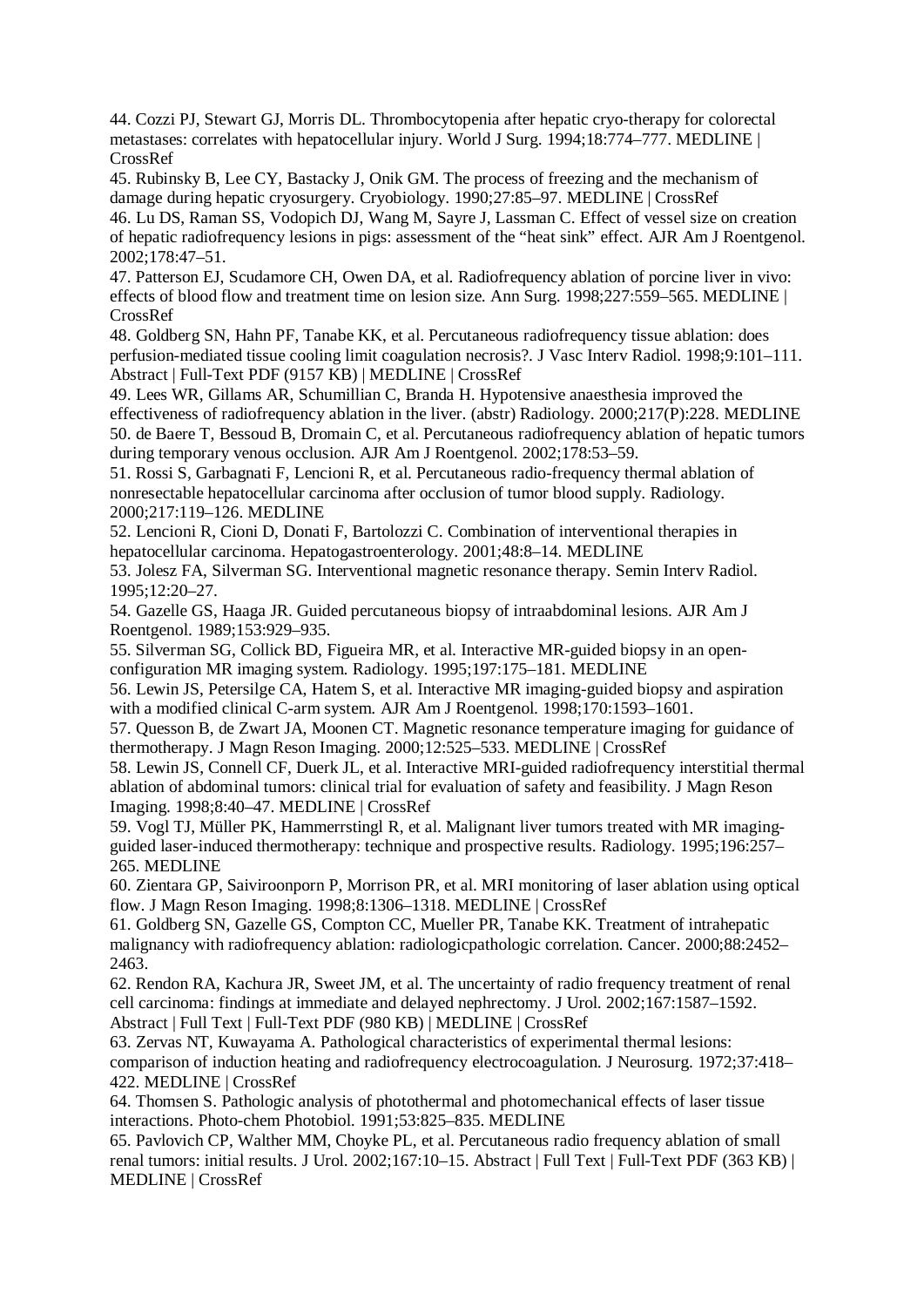[66.](http://www.jvir.org/article/PIIS105104430900308X/fulltext#back-bib66#back-bib66) Leyendecker JR, Dodd GD, Halff GA, et al. Sonographically observed echogenic response during intraoperative radiofrequency ablation of cirrhotic livers: pathologic correlation. AJR Am J Roentgenol. 2002;178:1147–1151.

[67.](http://www.jvir.org/article/PIIS105104430900308X/fulltext#back-bib67#back-bib67) Goldberg SN, Walovitch RC, Straub JA, Shore MT, Gazelle GS. Radiofrequency-induced coagulation necrosis in rabbits: immediate detection at US with a synthetic microsphere contrast agent. Radiology. 1999;213:438–444. [MEDLINE](http://www.jvir.org/medline/record/ivp_00338419_213_438)

[68.](http://www.jvir.org/article/PIIS105104430900308X/fulltext#back-bib68#back-bib68) Dodd GD, Frank MS, Aribandi M, Chopra S, Chintapalli KN. Radiofrequency thermal ablation: computer analysis of the size of the thermal injury created by overlapping ablations. AJR Am J Roentgenol. 2001;177:777–782.

[69.](http://www.jvir.org/article/PIIS105104430900308X/fulltext#back-bib69#back-bib69) Gervais DA, McGovern FJ, Wood BJ, Goldberg SN, McDougal WS, Mueller PR. Radiofrequency ablation of renal cell carcinoma: early clinical experience. Radiology. 2000;217:665–672. [MEDLINE](http://www.jvir.org/medline/record/ivp_00338419_217_665)

[70.](http://www.jvir.org/article/PIIS105104430900308X/fulltext#back-bib70#back-bib70) Dupuy DE, Zagoria RJ, Akerley W, Mayo-Smith WW, Kavanagh PV, Safran H. Percutaneous radiofrequency ablation of malignancies in the lung. AJR Am J Roentgenol. 2000;174:57–59. [71.](http://www.jvir.org/article/PIIS105104430900308X/fulltext#back-bib71#back-bib71) de Baere T, Denys A, Wood BH, et al. Radiofrequency liver ablation: experimental comparative study of water-cooled versus expandable systems. AJR Am J Roentgenol. 2001;176:187–192. [72.](http://www.jvir.org/article/PIIS105104430900308X/fulltext#back-bib72#back-bib72) Pereira PL, Schenk M, Truebenbach J, Brieger J, Kroeber S, Schmidt D. Liver injury after radiofrequency ablation under physiological perfusion in a porcine model. (abstr) Radiology. 2002;225(P):638.

[73.](http://www.jvir.org/article/PIIS105104430900308X/fulltext#back-bib73#back-bib73) Dupuy DE, Mayo-Smith WW, Abbott GF, DiPetrillo T. Clinical applications of radio-frequency tumor ablation in the thorax. RadioGraphics. 2002;22(special issue):S259–S269.

[74.](http://www.jvir.org/article/PIIS105104430900308X/fulltext#back-bib74#back-bib74) Gillams AR, Lees WR. Survival after percutaneous, image-guided, thermal ablation of hepatic metastases from colorectal cancer. Dis Colon Rectum. 2000;43:656–661[. MEDLINE](http://www.jvir.org/medline/record/ivp_00123706_43_656) | [CrossRef](http://www.jvir.org/article/PIIS105104430900308X/fulltext##)  [75.](http://www.jvir.org/article/PIIS105104430900308X/fulltext#back-bib75#back-bib75) Callstrom MR, Charboneau JW, Goetz MP, et al. Painful metastases involving bone: feasibility of percutaneous CT- and US-guided radio-frequency ablation. Radiology. 2002;224:87–97. [MEDLINE](http://www.jvir.org/medline/record/ivp_00338419_224_87) | [CrossRef](http://www.jvir.org/article/PIIS105104430900308X/fulltext##) 

[76.](http://www.jvir.org/article/PIIS105104430900308X/fulltext#back-bib76#back-bib76) Rosenthal DI, Hornicek FJ, Wolfe MW, Jennings LC, Gephart MC, Mankin HJ. Changes in the management of osteoid osteoma. J Bone Joint Surg Am. 1998;80:815–821. [MEDLINE](http://www.jvir.org/medline/record/ivp_00219355_80_815) [77.](http://www.jvir.org/article/PIIS105104430900308X/fulltext#back-bib77#back-bib77) Berber E, Flesher N, Siperstein AE. Laparoscopic radiofrequency ablation of neuroendocrine liver metastases. World J Surg. 2002;26:985–990. [MEDLINE](http://www.jvir.org/medline/record/ivp_03642313_26_985) | [CrossRef](http://www.jvir.org/article/PIIS105104430900308X/fulltext##) 

[78.](http://www.jvir.org/article/PIIS105104430900308X/fulltext#back-bib78#back-bib78) Burke DR, Lewis CA, Cardella JF, et al. Quality improvement guidelines for percutaneous transhepatic cholangiography and biliary drainage (Society of Cardiovascular and Interventional Radiology). J Vasc Interv Radiol. 1997;8:677–681. [Full-Text PDF \(429 KB\) |](http://download.journals.elsevierhealth.com/pdfs/journals/1051-0443/PIIS1051044397706304.pdf?refuid=S1051-0443(09)00308-X&refissn=1051-0443&mis=.pdf) [MEDLINE](http://www.jvir.org/medline/record/ivp_10510443_8_677) | [CrossRef](http://www.jvir.org/article/PIIS105104430900308X/fulltext##)  [79.](http://www.jvir.org/article/PIIS105104430900308X/fulltext#back-bib79#back-bib79) Lewis CA, Allen TE, Burke DR, et al. Quality improvement guidelines for central venous access (The Standards of Practice Committee of the Society of Cardiovascular & Interventional Radiology). J Vasc Interv Radiol. 1997;8:475–479. [Full-Text PDF \(499 KB\) |](http://download.journals.elsevierhealth.com/pdfs/journals/1051-0443/PIIS105104439770592X.pdf?refuid=S1051-0443(09)00308-X&refissn=1051-0443&mis=.pdf) [MEDLINE](http://www.jvir.org/medline/record/ivp_10510443_8_475) | [CrossRef](http://www.jvir.org/article/PIIS105104430900308X/fulltext##) 

[80.](http://www.jvir.org/article/PIIS105104430900308X/fulltext#back-bib80#back-bib80) Vogl TJ, Straub R, Eichler K, Woitaschek D, Mack MG. Malignant liver tumors treated with MR imaging–guided laser-induced thermotherapy: experience with complications in 899 patients (2,520 lesions). Radiology. 2002;225:367–377. [MEDLINE](http://www.jvir.org/medline/record/ivp_00338419_225_367) [| CrossRef](http://www.jvir.org/article/PIIS105104430900308X/fulltext##) 

[81.](http://www.jvir.org/article/PIIS105104430900308X/fulltext#back-bib81#back-bib81) Livraghi T, Solbiati L, Meloni MF, Gazelle GS, Halpern EF, Goldberg SN. Treatment of focal liver tumors with percutaneous radio-frequency ablation: complications encountered in a multicenter study. Radiology. 2003;226:441–451. [MEDLINE](http://www.jvir.org/medline/record/ivp_00338419_226_441) | [CrossRef](http://www.jvir.org/article/PIIS105104430900308X/fulltext##) 

[82.](http://www.jvir.org/article/PIIS105104430900308X/fulltext#back-bib82#back-bib82) National Cancer Institute. Cancer therapy evaluation program: common toxicity evaluation manual, version 2.0, June 1, 1999. [ctep.cancer.gov/reporting/ctc.htmlA](http://ctep.cancer.gov/reporting/ctc.html)ccessed December 15, 2004. [83.](http://www.jvir.org/article/PIIS105104430900308X/fulltext#back-bib83#back-bib83) Napier D, Dodd G, Hubbard L, Chintapalli K, Chopra S, Medina D. Post ablation syndrome following radiofrequency thermal ablation of liver tumors. Presented at the 29th annual meeting of the Society of Gastrointestinal Radiologists, Kauai, Hawaii, March 12, 2000.

[84.](http://www.jvir.org/article/PIIS105104430900308X/fulltext#back-bib84#back-bib84) Therasse P, Arbuck SG, Eisenhauer EA, et al. New guidelines to evaluate the response to treatment in solid tumors (European Organization for Research and Treatment of Cancer, National Cancer Institute of the United States, National Cancer Institute of Canada). J Natl Cancer Inst. 2000;92:205–216. [MEDLINE](http://www.jvir.org/medline/record/ivp_00278874_92_205)

[85.](http://www.jvir.org/article/PIIS105104430900308X/fulltext#back-bib85#back-bib85) Chopra S, Dodd GD, Chintapalli KN, Leyendecker JR, Karahan OI, Rhim H. Tumor recurrence after radiofrequency thermal ablation of hepatic tumors: spectrum of findings on dual-phase contrastenhanced CT. AJR Am J Roentgenol. 2001;177:381–387.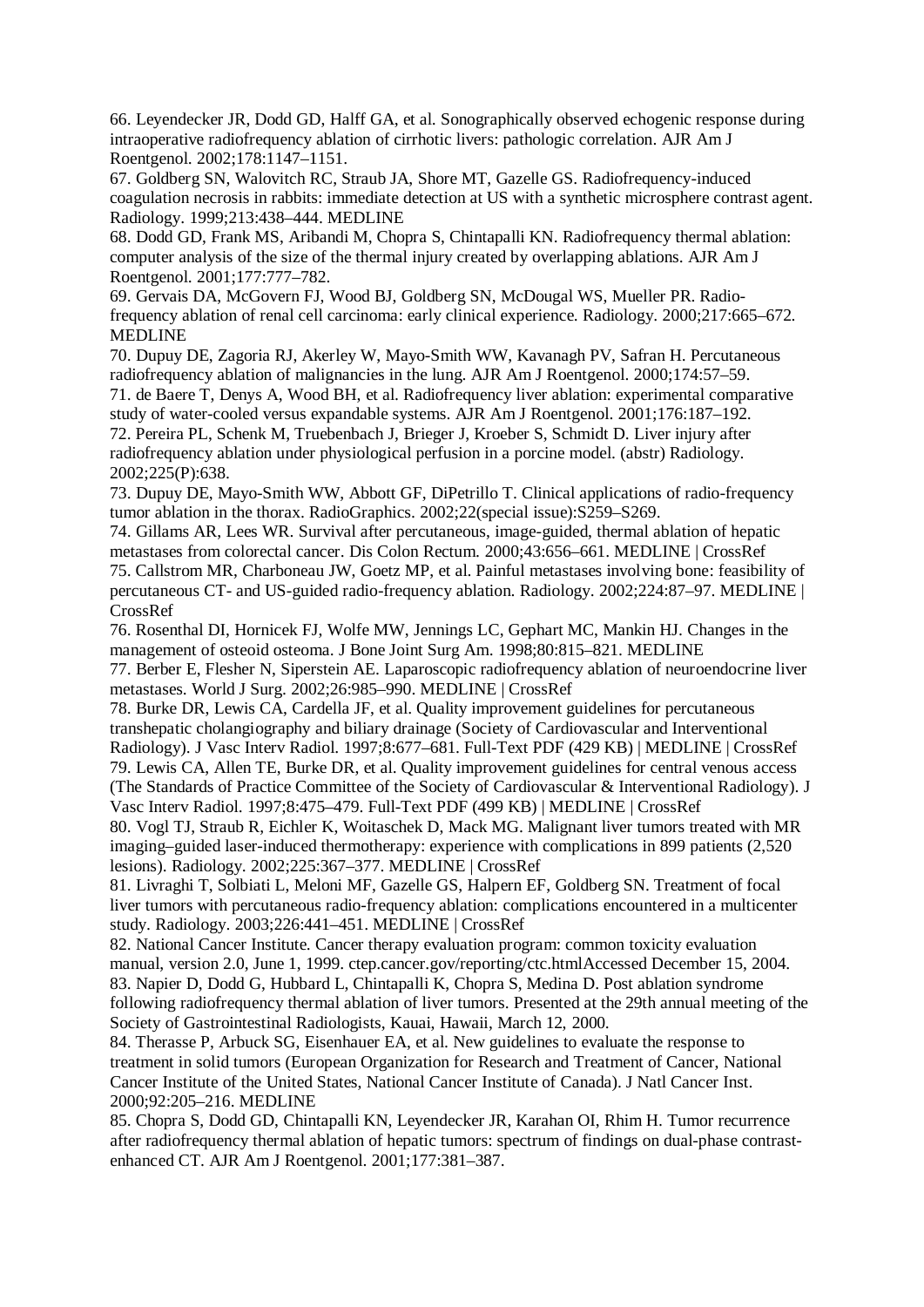[86.](http://www.jvir.org/article/PIIS105104430900308X/fulltext#back-bib86#back-bib86) Steele G, Bleday R, Mayer RJ, Lindblad A, Petrelli N, Weaver D. A prospective evaluation of hepatic resection for colorectal carcinoma metastases to the liver: gastrointestinal tumor study group protocol 6584. J Clin Oncol. 1991;9:1105–1112.

[87.](http://www.jvir.org/article/PIIS105104430900308X/fulltext#back-bib87#back-bib87) Fong Y, Blumgart LH, Cohen AM. Surgical treatment of colorectal metastases to the liver. CA Cancer J Clin. 1995;45:50–62. [MEDLINE](http://www.jvir.org/medline/record/ivp_00079235_45_50) | [CrossRef](http://www.jvir.org/article/PIIS105104430900308X/fulltext##) 

[88.](http://www.jvir.org/article/PIIS105104430900308X/fulltext#back-bib88#back-bib88) Molmenti EP, Marsh JW, Dvorchik I, et al. Hepatobiliary malignancies: primary hepatic malignant neoplasms. Surg Clin North Am. 1999;79:43–57. [Abstract](http://www.surgical.theclinics.com/article/S0039-6109(05)70006-2/abstract?refuid=S1051-0443(09)00308-X&refissn=1051-0443) | [Full Text](http://www.surgical.theclinics.com/article/S0039-6109(05)70006-2/fulltext?refuid=S1051-0443(09)00308-X&refissn=1051-0443) | [Full-Text PDF \(772 KB\) |](http://download.journals.elsevierhealth.com/pdfs/journals/0039-6109/PIIS0039610905700062.pdf?refuid=S1051-0443(09)00308-X&refissn=1051-0443&mis=.pdf)  [MEDLINE](http://www.surgical.theclinics.com/medline/record/ivp_00396109_79_43) | [CrossRef](http://www.jvir.org/article/PIIS105104430900308X/fulltext##) 

[89.](http://www.jvir.org/article/PIIS105104430900308X/fulltext#back-bib89#back-bib89) Goldberg SN, Kamel IR, Kruskal JB, et al. Radiofrequency ablation of hepatic tumors: increased tumor destruction with adjuvant liposomal doxorubicin therapy. AJR Am J Roentgenol. 2002;179:93– 101.

[90.](http://www.jvir.org/article/PIIS105104430900308X/fulltext#back-bib90#back-bib90) Stangl DK, Berry DA. Meta-analysis in medicine and health policy. New York, NY: Dekker; 2000;.

[91.](http://www.jvir.org/article/PIIS105104430900308X/fulltext#back-bib91#back-bib91) Fisher B. Clinical trials for the evaluation of cancer therapy. Cancer. 1984;54(suppl):2609–2617.

[92.](http://www.jvir.org/article/PIIS105104430900308X/fulltext#back-bib92#back-bib92) Peto R, Pike MC, Armitage P, et al. Design and analysis of randomized clinical trials requiring prolonged observation of each patient. I. Introduction and design Br J Cancer. 1976;34:585–612. [93.](http://www.jvir.org/article/PIIS105104430900308X/fulltext#back-bib93#back-bib93) Bilchik AJ, Faries M. Radiofrequency ablation of hepatic malignancies: inexpensive and minimally invasive but should it replace resection?. Ann Surg Oncol. 2003;10:1002–1004. [MEDLINE](http://www.jvir.org/medline/record/ivp_10689265_10_1002) | [CrossRef](http://www.jvir.org/article/PIIS105104430900308X/fulltext##) 

[94.](http://www.jvir.org/article/PIIS105104430900308X/fulltext#back-bib94#back-bib94) Sacks D, Marinelli DL, Martin LG, Spies JB. General principles for evaluation of new interventional technologies and devices. J Vasc Interv Radiol. 2003;14(pt 2):S391–S394. [Full Text](http://www.jvir.org/article/S1051-0443(07)61256-1/fulltext?refuid=S1051-0443(09)00308-X&refissn=1051-0443) | [Full-Text PDF \(53 KB\)](http://download.journals.elsevierhealth.com/pdfs/journals/1051-0443/PIIS1051044307612561.pdf?refuid=S1051-0443(09)00308-X&refissn=1051-0443&mis=.pdf) 

[95.](http://www.jvir.org/article/PIIS105104430900308X/fulltext#back-bib95#back-bib95) Begg CB, McNeil BJ. Assessment of radiologic tests: control of bias and other design considerations. Radiology. 1988;167:565–569. [MEDLINE](http://www.jvir.org/medline/record/ivp_00338419_167_565)

[96.](http://www.jvir.org/article/PIIS105104430900308X/fulltext#back-bib96#back-bib96) Armitage P, Berry G. Statistical methods in medical research. Oxford, England: Blackwell Scientific: 1987:

[97.](http://www.jvir.org/article/PIIS105104430900308X/fulltext#back-bib97#back-bib97) Rothmann M, Li N, Chen G, Chi GY, Temple R, Tsou HH. Design and analysis of non-inferiority mortality trials in oncology. Stat Med. 2003;22:239–264. [MEDLINE](http://www.jvir.org/medline/record/ivp_02776715_22_239) | [CrossRef](http://www.jvir.org/article/PIIS105104430900308X/fulltext##) 

[98.](http://www.jvir.org/article/PIIS105104430900308X/fulltext#back-bib98#back-bib98) Grunkemeier GL, Starr A. Alternatives to randomization in surgical studies. J Heart Valve Dis. 1992;1:142–151. [MEDLINE](http://www.jvir.org/medline/record/ivp_09668519_1_142)

[99.](http://www.jvir.org/article/PIIS105104430900308X/fulltext#back-bib99#back-bib99) Guyatt GH, Feeny DH, Patrick DL. Measuring health-related quality of life. Ann Intern Med. 1993;118:622–629. [MEDLINE](http://www.jvir.org/medline/record/ivp_00034819_118_622)

[a](http://www.jvir.org/article/PIIS105104430900308X/fulltext#back-aff1#back-aff1) Department of Radiology, Beth Israel Deaconess Medical Center, Boston, Massachusetts

[b](http://www.jvir.org/article/PIIS105104430900308X/fulltext#back-aff2#back-aff2) Department of Radiology, Lahey Clinic Medical Center, Burlington, Massachusetts

[c](http://www.jvir.org/article/PIIS105104430900308X/fulltext#back-aff3#back-aff3) Department of Radiology, University of Colorado Health Sciences Center, Denver, Colorado

[d](http://www.jvir.org/article/PIIS105104430900308X/fulltext#back-aff4#back-aff4) Mayo Clinic, Rochester, Minnesota

[e](http://www.jvir.org/article/PIIS105104430900308X/fulltext#back-aff5#back-aff5) Department of Radiology, University of Texas Health Science Center, San Antonio, Texas

[f](http://www.jvir.org/article/PIIS105104430900308X/fulltext#back-aff6#back-aff6) Division of Ultrasound, Brown University-Rhode Island Hospital, Providence, Rhode Island

[g](http://www.jvir.org/article/PIIS105104430900308X/fulltext#back-aff7#back-aff7) Department of Radiology, GI/GU Division, Massachusetts General Hospital, Boston, Massachusetts

[h](http://www.jvir.org/article/PIIS105104430900308X/fulltext#back-aff8#back-aff8) The Middlesex Hospital, London, United Kingdom

[i](http://www.jvir.org/article/PIIS105104430900308X/fulltext#back-aff9#back-aff9) Clinical Science Center, University of Wisconsin, Madison

[j](http://www.jvir.org/article/PIIS105104430900308X/fulltext#back-aff10#back-aff10) Department of Radiology, Ospedale Civile-Vimercate, Milan, Italy

[k](http://www.jvir.org/article/PIIS105104430900308X/fulltext#back-aff11#back-aff11) U.C. Davis Medical Center, Sacramento, California

[l](http://www.jvir.org/article/PIIS105104430900308X/fulltext#back-aff12#back-aff12) Department of Radiology, University of Massachusetts Memorial Health Care, Worcester, **Massachusetts** 

[m](http://www.jvir.org/article/PIIS105104430900308X/fulltext#back-aff13#back-aff13) Hanyang University Hospital, Seoul, Korea

[n](http://www.jvir.org/article/PIIS105104430900308X/fulltext#back-aff14#back-aff14) Department of Radiology, Harvard Medical School, Brigham and Women's Hospital, Boston, **Massachusetts** 

[o](http://www.jvir.org/article/PIIS105104430900308X/fulltext#back-aff15#back-aff15) Department of Radiology, General Hospitals of Busto Arsizio, Busto Arsizio, Italy

[p](http://www.jvir.org/article/PIIS105104430900308X/fulltext#back-aff16#back-aff16) Institute of Diagnostic/Interventional Radiology, Johann Wolfgang Goethe University Hospital, Frankfurt, Germany

[q](http://www.jvir.org/article/PIIS105104430900308X/fulltext#back-aff17#back-aff17) Radiology Department, NIH Clinical Center, National Institutes of Health, Bethesda, Maryland

[r](http://www.jvir.org/article/PIIS105104430900308X/fulltext#back-aff18#back-aff18) Mallinckrodt Institute of Radiology, WA University School of Medicine, St Louis, Missouri

[s](http://www.jvir.org/article/PIIS105104430900308X/fulltext#back-aff19#back-aff19) The Reading Hospital and Medical Center, Reading, Pennsylvania

Address correspondence to S.N.G.

This article first appeared in J Vasc Interv Radiol 2005; 16:765–778.